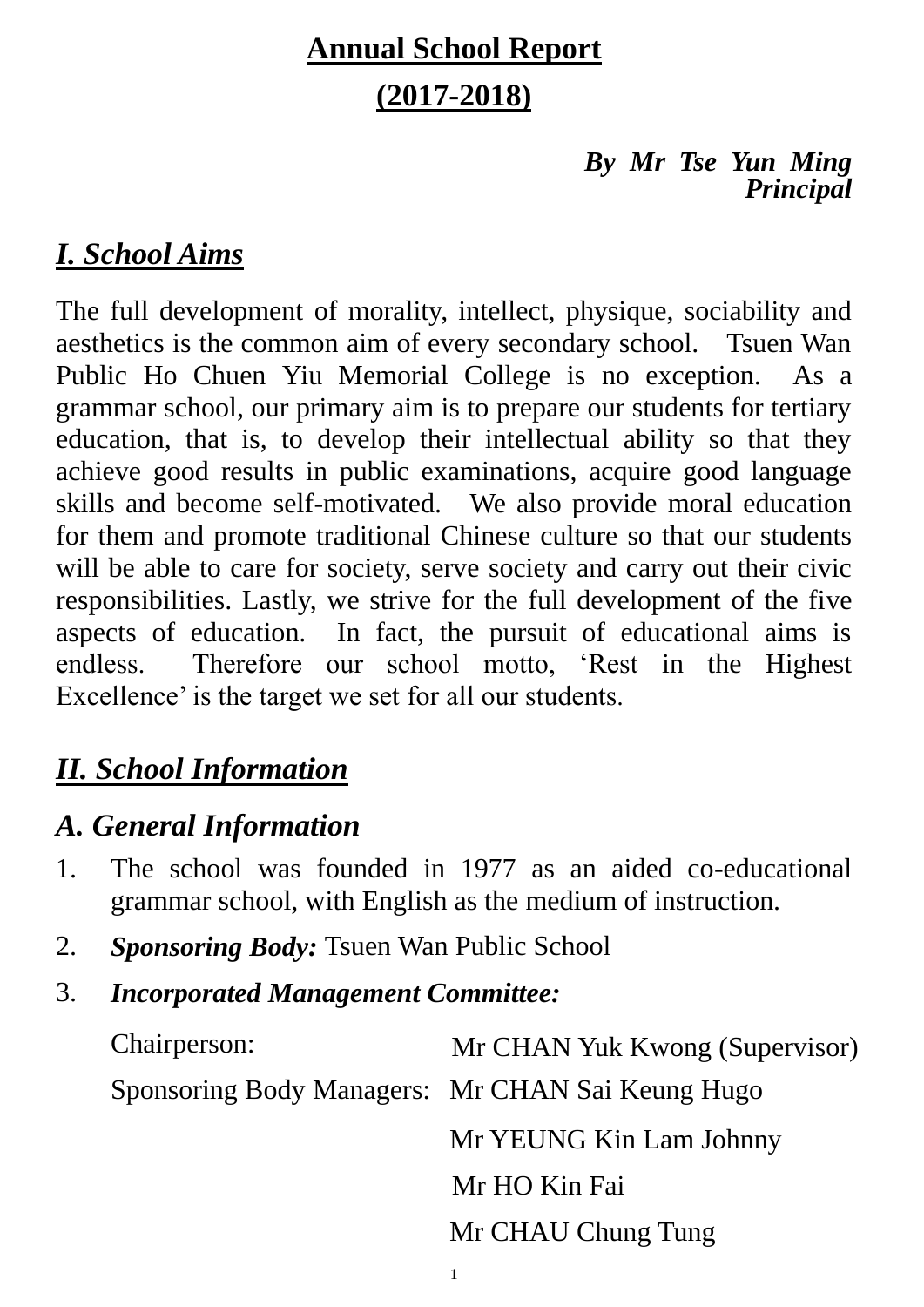|                          | Mr YAU Kam Ping              |
|--------------------------|------------------------------|
|                          | Mr HO Nicholas               |
|                          | Mr CHAN Sai Tak Alex         |
|                          | Mr HO Michael                |
| Independent Managers:    | Ms POON Wai Yin              |
|                          | Mr YIP Wai Ming              |
| Ex-officio Manager:      | Mr Tse Yun Ming              |
| Alumni Manager:          | Mr YAU Cheuk Hang            |
| <b>Parent Managers:</b>  | Ms LAI Yuk Yin               |
|                          | Ms YIP Ching Kit (Alternate) |
| <b>Teacher Managers:</b> | Mr HO Chi Ming               |
|                          | Ms CHOW Suk Ying (Alternate) |

- 4. *School Facilities:* There are 34 classrooms, 1 multi-media learning centre (MMLC), 1 computerized music room, 1 computerized art room, 1 computer room, 1 student union room, 1 student activity centre, 1 study room, 1 fitness room and 4 laboratories. All rooms are air-conditioned.
- 5. *School Days:* The number of school days in the 2017 2018 school year was 190.
- 6. *Lesson Time:* Time allocated for the eight key learning areas is shown below:

|                 | Form Chinese<br>& PTH |  |  | English Maths   PSHE   Science   Technology | Art | PE | LS | Life<br>Education |
|-----------------|-----------------------|--|--|---------------------------------------------|-----|----|----|-------------------|
| F <sub>1</sub>  |                       |  |  |                                             |     |    |    |                   |
| F <sub>12</sub> |                       |  |  |                                             |     |    |    |                   |
| F <sub>13</sub> |                       |  |  |                                             |     |    |    |                   |

*Figure 1: Period allocation for different learning areas (6 days per cycle)*

| Form | Chinese | English | Maths | LS | Electives | <b>OLE</b> | Life Education |
|------|---------|---------|-------|----|-----------|------------|----------------|
| F.4  |         |         |       |    |           |            |                |
| F.5  |         |         |       |    |           |            |                |
| F.6  |         |         |       |    |           |            |                |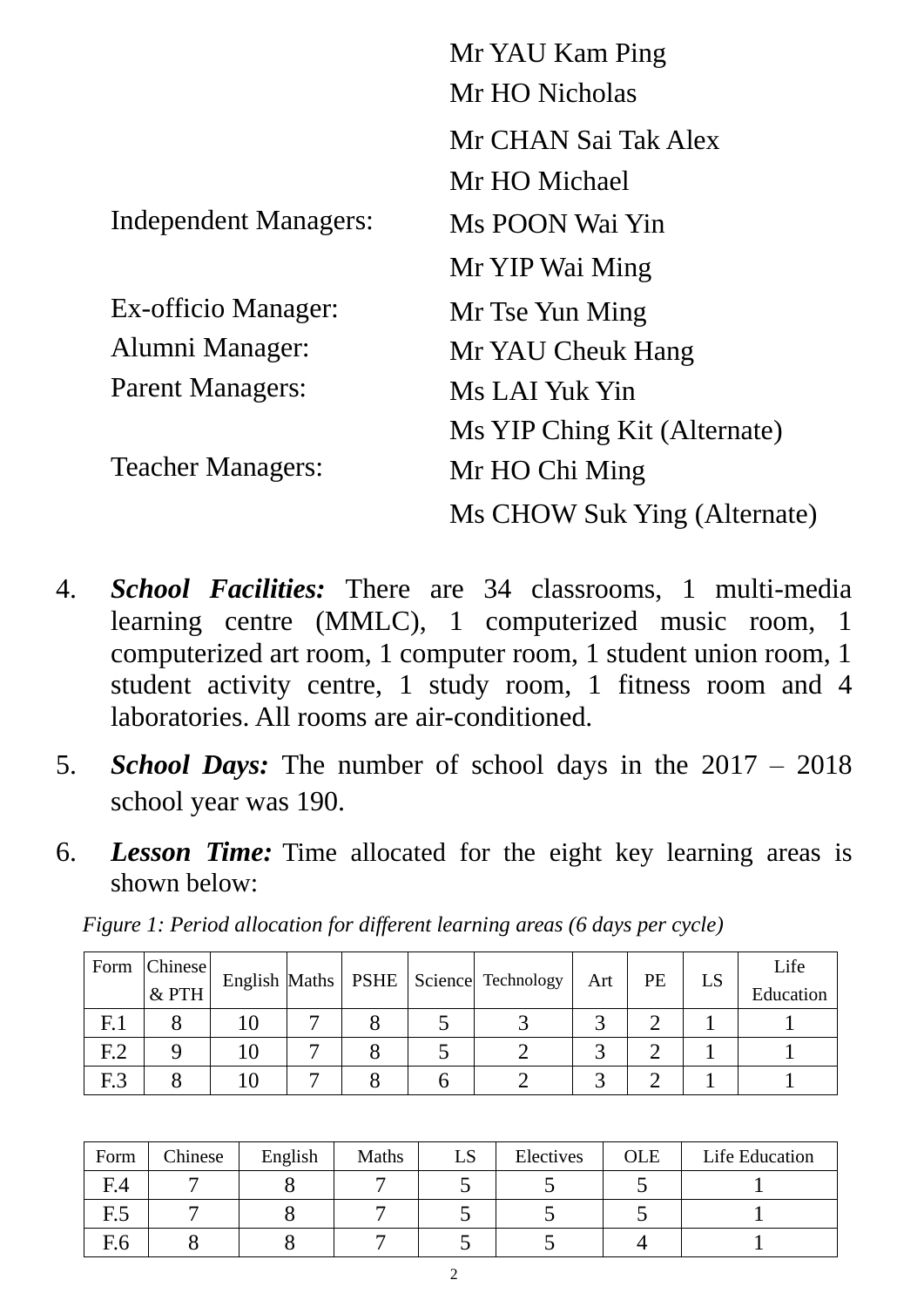7. *Class Structure:* In the 2017 – 2018 school year, there were 27 classes: 4 each for F.1 to F.3, 5 each for F.4 to F.6.

# *B. Student Information*

- 1. *Number of Students:* 792 students (392 boys and 400 girls)
- 2. *Intake of Students:* The F.1 student intake was excellent and all students in F.4 were promoted from our own F.3 classes.
- 3. *School Leavers:* 98 out of 142 F.6 graduates were enrolled in degree programmes in local and overseas universities.

# *C. Staff Information*

- 1. There are 90 members of staff: The Principal, 2 Vice-Principals, 54 teachers, 7 teaching assistants, 5 clerks, 3 laboratory technicians, 3 information-technology technicians, 1 library assistant and 14 janitors.
- 2. *Teachers' Qualifications:* Out of the 57 teaching staff (including the Principal and Vice-Principals), 19 hold bachelor's degrees, 36 hold master's degrees and 2 hold doctorates.

# 3. *Teaching Experience:*

*Figure 2: Teaching experience of teaching staff*



- 4. *English Teachers:* All English teachers passed the Language Proficiency Assessment for Teachers (LPAT). *Putonghua Teachers:* All Putonghua teachers passed the benchmark assessment.
- 5. *Change in Personnel:* 4 teachers left the school on 31 August 2017 and 4 new teachers joined the school in the school year 2017-2018.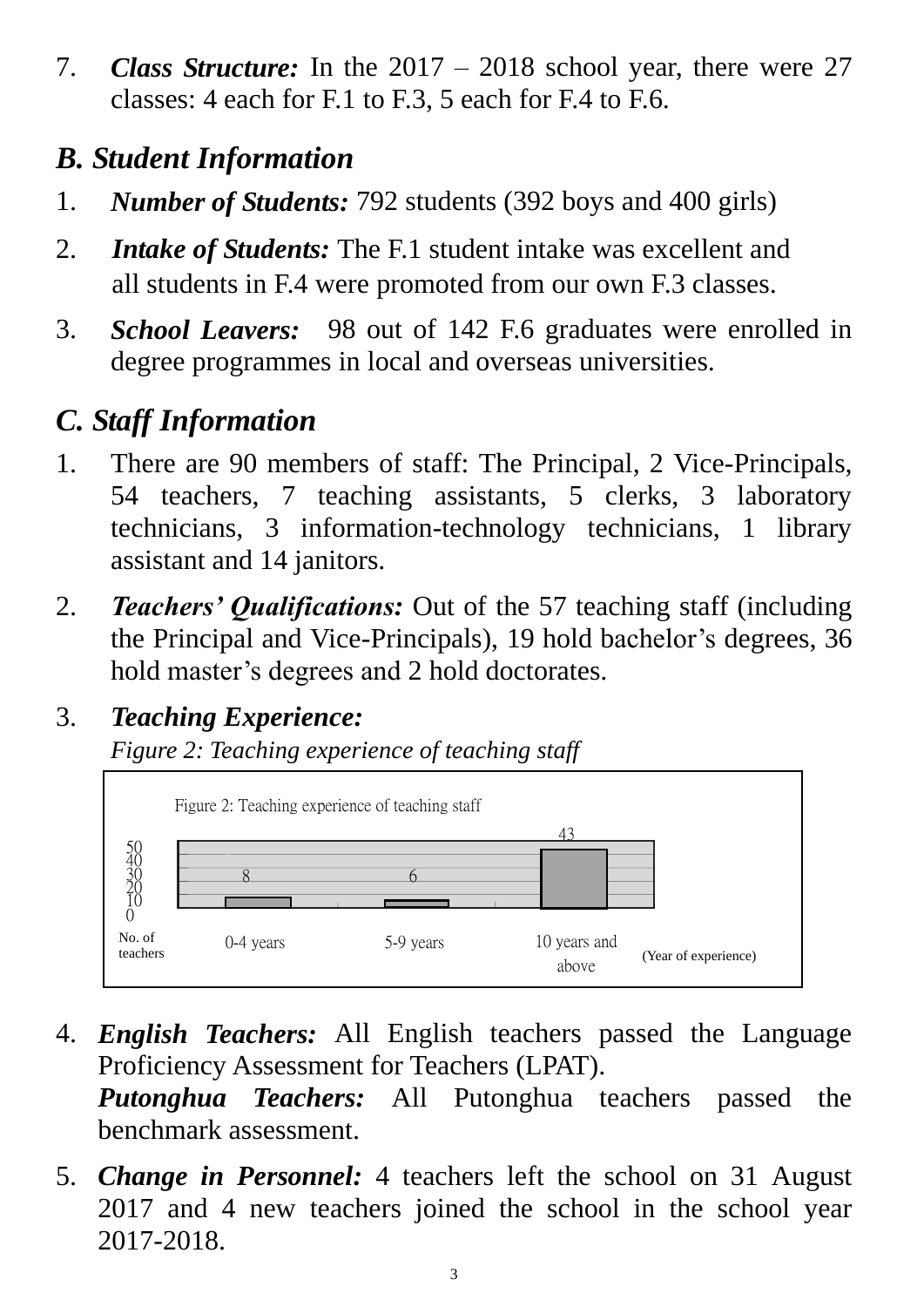## 6**.** *Professional Development*

In the 2017-18 school year, our teachers attended seminars, workshops, talks and in-service training courses offered by both the Education Bureau and other educational institutions. The total time teacher spent on professional development was about 1914 hours, which is about 32.9 hours per teaching staff. The total time for non-teaching staff was 89 hours.

The school organized several Staff Development Days for our teaching staff in the 2017-18 school year. They are as follows:

| Date(s)  | <b>Topic</b>                       | <b>Organizer</b>           |
|----------|------------------------------------|----------------------------|
|          | <b>Sharing on STEM</b>             | Mr. Lee Ka Fai             |
|          | development                        |                            |
|          | Workshop on identifying and        | <b>YMCA</b>                |
| 14.10.17 | helping students with              |                            |
|          | emotional problems                 |                            |
|          | Talk on understanding and          | Ms. Tam Wing Gee,          |
|          | helping students with mental       | school-based educational   |
|          | illnesses                          | psychologist               |
|          | <b>Briefing on Student Affairs</b> | Mr. Lui Hong Chung         |
|          | <b>Issues</b>                      |                            |
| 30.10.17 | Debriefing on F.1 note-taking      | Chinese University of Hong |
|          | skill workshops                    | Kong                       |
|          | 2016-17 Note-taking tasks          | Subject departments        |
|          | demonstration                      |                            |
| 9.4.18   | Use of Assessment Data and         | Subject departments        |
|          | <b>Curriculum Planning</b>         |                            |
|          | Use of Assessment Data and         | Subject departments        |
| 10.4.18  | <b>Curriculum Planning</b>         |                            |
|          |                                    | Mr. Cheung Kwan Fu,        |
|          | Sharing on e-learning              | Mr. Lam Ho Wah Patrick     |
| 13.6.18  | Visit to Chinese Culinary          | <b>Vocational Training</b> |
|          | Institute                          | Institute                  |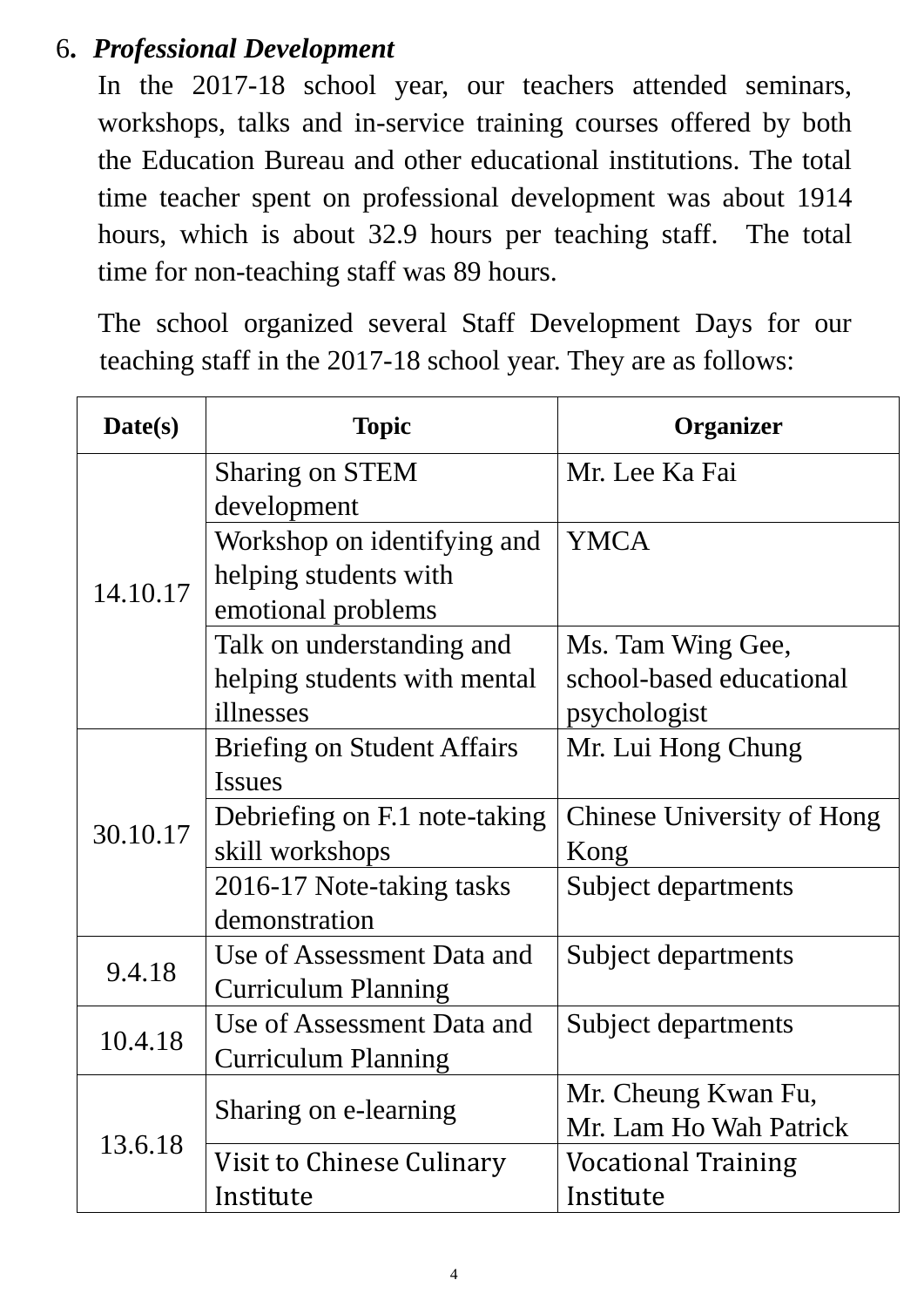## *III. Performance*

## *A. Reading*

1. In the 2017-18 school year, the school library recorded a circulation of 4531 books.

## *B. Participation in Charitable Activities*

- 1. Dress Special Day (12 October 2017): 765 participants
- 2. Flag Sale: 6 occasions (61 participants)

### *C. Promotion and Repeating*

1. In the 2017-18 school year, the number of repeaters in different forms are as follows:

| <b>Forms</b>                           |                 |     | 3   | 4   |     | 6   | Whole  |
|----------------------------------------|-----------------|-----|-----|-----|-----|-----|--------|
| No. of<br><b>Repeaters</b>             | $\mathbf{\tau}$ | 6   |     | 9   |     |     | school |
| <b>Total No. of</b><br><b>Students</b> | 130             | 128 | 131 | 132 | 130 | 140 | 792    |

## *D. Public Examination Results*

1. This was our  $7<sup>th</sup>$  batch of F.6 students for the HKDSE. The rate of attaining Level 4 or above in all subjects was 59.2% whilst the rate of attaining Level 2 or above in all subjects was 97.8%. The rate of eligibility to degree programmes ('33222') was 80.3%. The student who achieved the best results was Yip Pui Kwan (4 Level 5<sup>\*\*</sup>, 2 Level 5<sup>\*</sup>, 1 Level 5, 1 Level 4). Tsang Shun King (3 Level 5\*\*, 2 Level 5\*, 2 Level 5, 1 Level 4), Ma King In Marco (2 Level 5\*\*, 4 Level 5\*, 1 Level 5, 1 Level 4), Li Mia (3 Level 5\*\*, 1 Level 5, 2 Level 4), Ho Cheuk Hin (2 Level 5\*\*, 2 Level 5\*, 3 Level 5, 1 Level 4), Poon Yee Man (1 Level 5\*\*, 3 Level 5<sup>\*</sup>, 1 Level 5, 1 Level 4) and Leung Ka Long (5 Level 5<sup>\*</sup>, 1 Level 5, 2 Level 4) also performed well.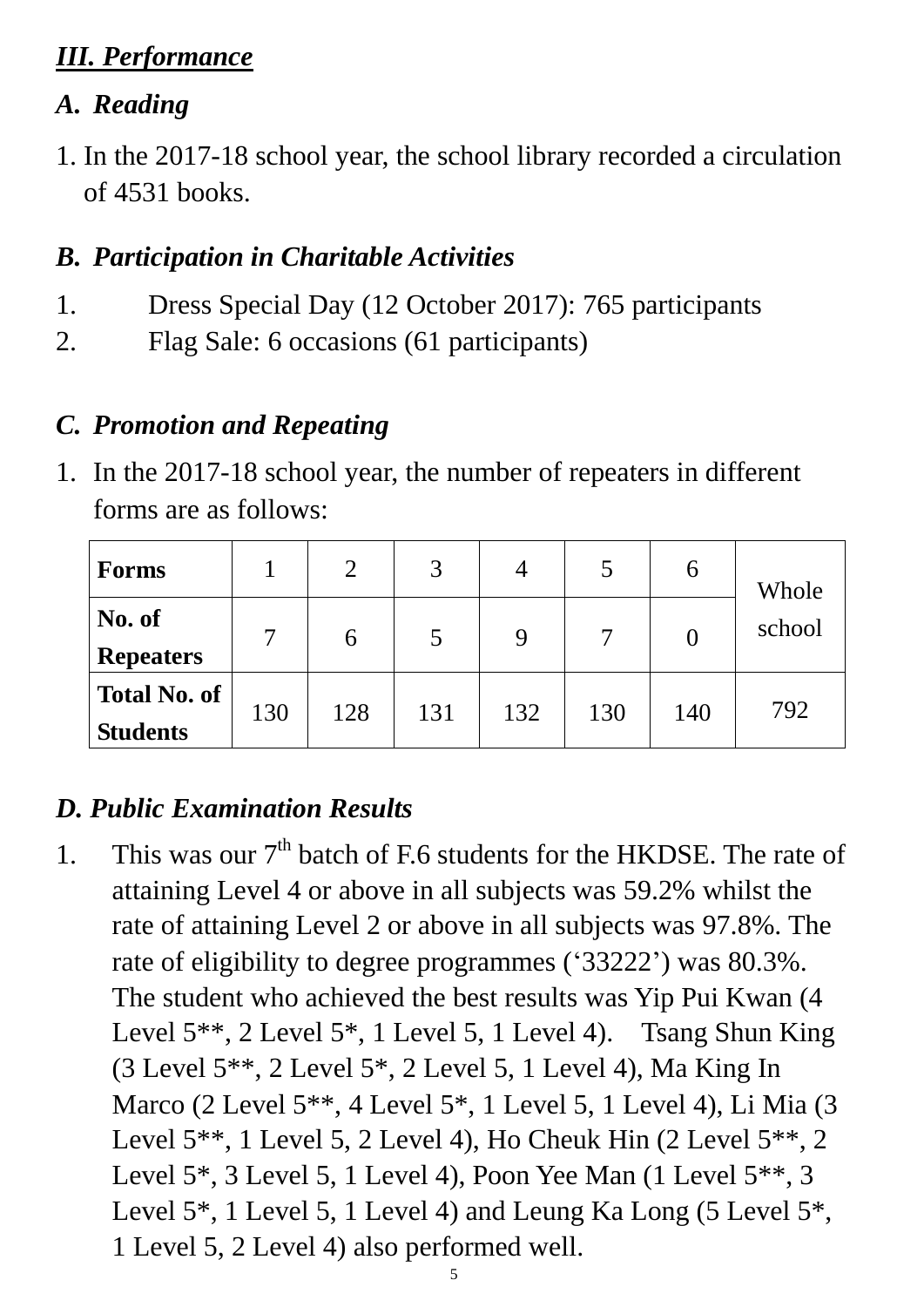2. Our F.6 students achieved 28 Level 5\*\*, 202 Level 5 or above and 561 Level 4 or above altogether. 84.5% of F.6 students received JUPAS offers and 69% of them were admitted to local and overseas degree programmes.

# *E. School Prizes and Scholarships*

# *1. Enthusiastic and Useful Service Award*

- 3C Zhang Jiafan
- 4D Cheung Tin Ching
- 5A Lam Wai Yee
- 5D Leung Nga Suet
- 5D Li Long Yin
- 5D Tam Pok Man
- 5E Leung Hei Yi
- 5E Chang Gabriel Mark
- 5E Chow Chun Hin
- 5E So Hing Kiu
- 6A Lo Mei Yin
- 6B Lui Shuk Yin
- 6E Tsang Lok Kuen
- 6E Yan Chi Hong

# *2. Non-academic Subject Prize (awarded by the Parent-Teacher Association)*

## *Music:*

| 1B             | Yip Yuen Yi           |
|----------------|-----------------------|
| 2B             | Fu Tik Wai            |
| 3 <sub>C</sub> | <b>Chen Ting Hin</b>  |
| 4B             | Lau Wing Yan          |
| 5E             | So Hing Kiu           |
| 6D             | <b>Tong Cheuk Sum</b> |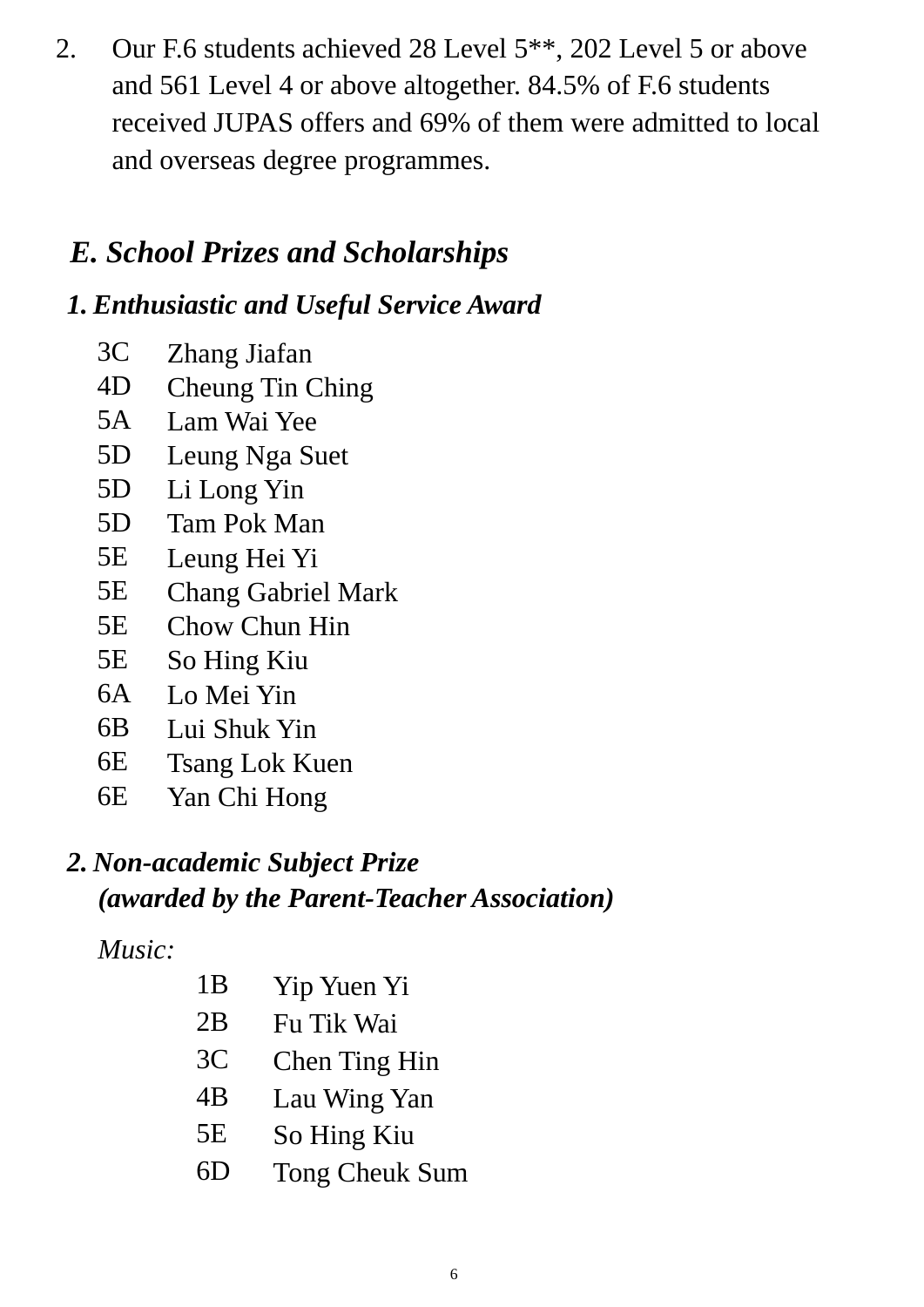## *Physical Education:*

- 1C Fan Cheuk Kiu
- 2B Chung Cheuk Yin
- 3D Hung Wan Ki
- 4E So Chung Yin
- 5B Ho Suet Nam Sharon
- 6A Chow Chun Shing

## *Visual Arts:*

- 1C Ho Ching Man Mandy
- 2D Kong Cheuk Lam
- 3A Lam Yee Pui
- 4B Xu Shu Yan
- 5B Tan Huiyuan
- 6C Lin Li Wah Gina

## *3. Progress in Conduct Award*

| 1A             | Li Man Hei            | 1B             | Wong Lok Kiu     |
|----------------|-----------------------|----------------|------------------|
| 1 <sup>C</sup> | Yip Hiu Laam          | 1 <sub>D</sub> | Ngan Kwan Lok    |
| 2A             | Chow Pak Ngo          | 2B             | Cheng Ka Ho      |
| 2C             | Ng Cheuk Lam          | 2D             | Ng Sin Lam       |
| 3A             | Chan Sum Yi           | 3B             | Wong Fun         |
| 3C             | Chan Yin Tung         | 3D             | Pang King Yin    |
| 4A             | Leung Hoi Yu          | 4B             | Lai Hoi Yiu      |
| 4C             | Ho Kit Yee            | 4D             | Wong Siu Cho     |
| 4E             | <b>Chan Tsey Wan</b>  |                |                  |
| 5A             | Fu Chung Yuk          | 5B             | Lam Shing Yiu    |
| 5C             | Cheng Kar Kan         | 5D             | Puk Kam Chung    |
| 5E             | Leung Hei Yi          |                |                  |
| 6A             | Li Mia                | 6B             | Cheung Chin Chun |
| 6C             | Lui Lok Tung Tiffany  | 6D             | Ho Cheuk Hin     |
| 6E             | <b>Tsang Lok Kuen</b> |                |                  |
|                |                       |                |                  |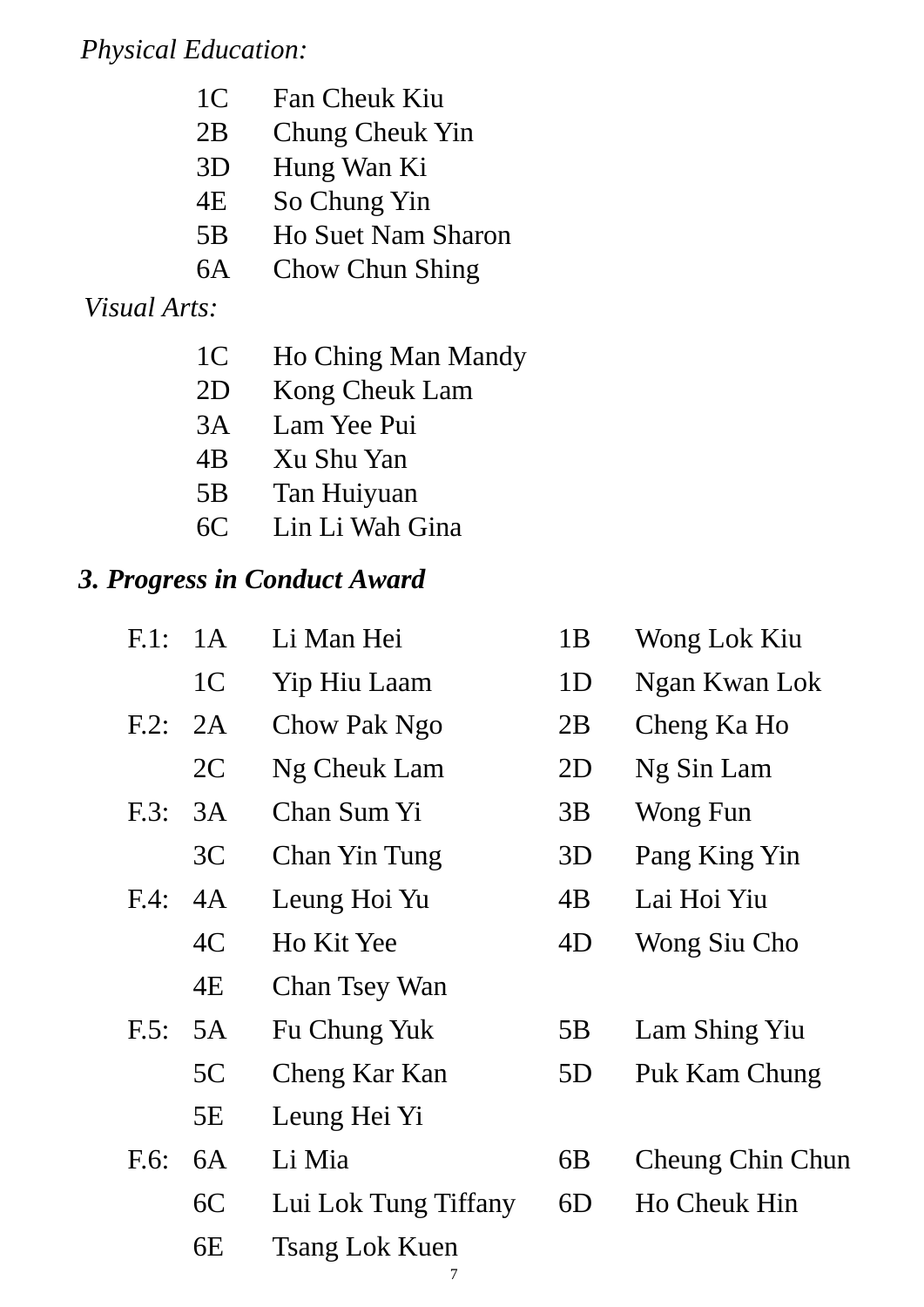# *4. Progress in Studies Award*

| $F.1$ : | 1A             | Li Man Git          | 1B             | He Jijun        |
|---------|----------------|---------------------|----------------|-----------------|
|         | 1 <sup>C</sup> | Liu Tsz Shan        | 1 <sub>D</sub> | Chan Sau Pong   |
| $F.2$ : | 2A             | Chow Ho Fung        | 2B             | Chung Cheuk Yin |
|         | 2C             | Cheng Chun Ki       | 2D             | Cheng Chun Him  |
| F.3:    | 3A             | Ng Yuk Shing        | 3B             | Cheng Ho Yin    |
|         | 3C             | Ng Tsz Yan          | 3D             | Tsui Ho Yin     |
| $F.4$ : | 4A             | Chen Jiahao         | 4B             | Cheng Pak Yu    |
|         | 4C             | Wu Sin Tung         | 4D             | Gao Yuk Hong    |
|         | 4E             | Yim Edison          |                |                 |
| $F.5$ : | 5A             | Leung Yuk Kuen      | 5B             | Lam Shing Yiu   |
|         | 5C             | Chong Yuen Yau      | 5D             | Choy Sze Chai   |
|         | 5E             | Cheng Ka Wai        |                |                 |
| $F.6$ : | 6A             | Wan Pui Chun        | 6 <sub>B</sub> | Nip Chi Him     |
|         | 6C             | <b>Shek Hau Hop</b> | 6D             | Tung Ho Fai     |
|         |                |                     |                |                 |

6E Yan Chi Hong

## *5. Best Conduct Award*

| F.1:    | 1D              | Pan Wing Yee   |
|---------|-----------------|----------------|
| $F.2$ : | 2A              | Lo Ka Wai      |
| F.3:    | 3C              | Zhang Jiafan   |
| F.4:    | $\overline{AB}$ | Xu Shu Yan     |
| F.5:    | 5D              | Leung Nga Suet |
| $F.6$ : | 6A              | Lo Mei Yin     |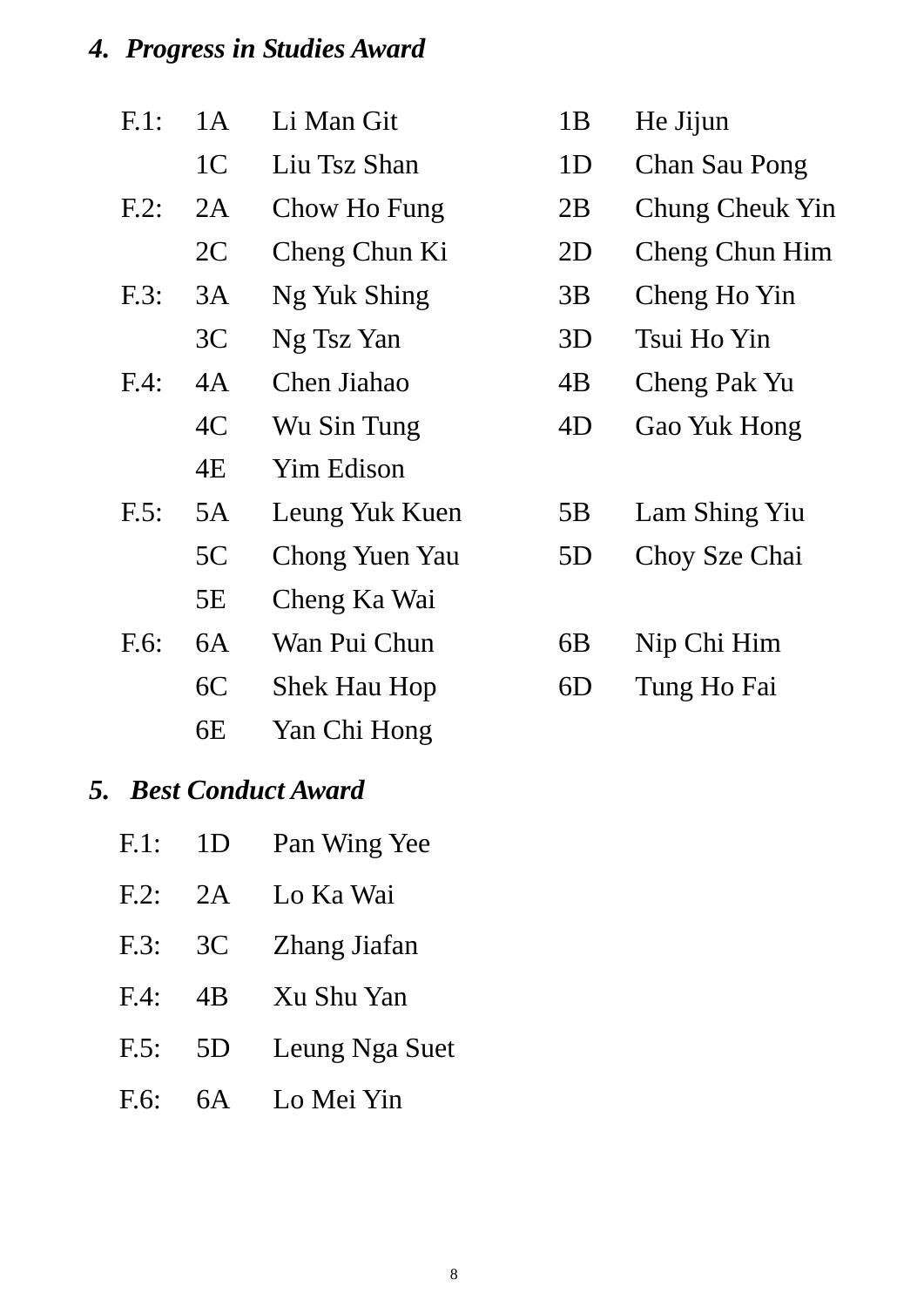# *6. Subject Prize*

Form 1:

| 1 <sup>C</sup> | Kwok Nim Tung      | Chinese Language                   |
|----------------|--------------------|------------------------------------|
| 1 <sub>D</sub> | Pang Sheung Ho     | English Language, Life and Society |
|                | Chan Pak Yin       | <b>Mathematics</b>                 |
|                | Lau Hoi Ying       | <b>Chinese History</b>             |
|                | Wong King Hei      | <b>Chinese History</b>             |
|                | Leung Lok Yiu      | <b>History</b>                     |
|                | Ngan Kwan Lok      | Geography                          |
|                | Gao To Fung        | Science                            |
|                | Chan Yik Chun      | Putonghua                          |
| <u>Form 2:</u> |                    |                                    |
| 2A             | <b>Zhou Yuchen</b> | Chinese Language, Chinese History, |
|                |                    | Geography                          |
|                | Xiao Xun Amanda    | <b>History</b>                     |
|                | Chung Wing Ki      | English Language                   |
| 2B             | Yu Chun Him        | <b>Mathematics</b>                 |
|                | Fung Ka Kit        | Science                            |
|                | Yung Wing Chun     | Life and Society                   |
|                | Yim Tsz Lam        | Putonghua                          |
| Form 3:        |                    |                                    |
| 3C             | Mok Siu Ling       | <b>Chinese History</b>             |
|                | Chan Chun Kit      | Physics                            |
|                | Kui Yu Hin         | <b>Biology</b>                     |
|                | Chen Ting Hin      | Life and Society                   |
|                | Fei Xinhao         | Putonghua                          |
| 3D             | Chan Tsz Yue       | Chinese Language                   |
|                | Chan Ting Chun     | English Language, Mathematics,     |
|                |                    | History, Geography, Chemistry      |
| Form 4:        |                    |                                    |
| 4A             | Wong Kin Ting      | <b>Chinese History</b>             |

4B Cheung Yu Ping Liberal Studies

Fong Ching Man Business, Accounting & Financial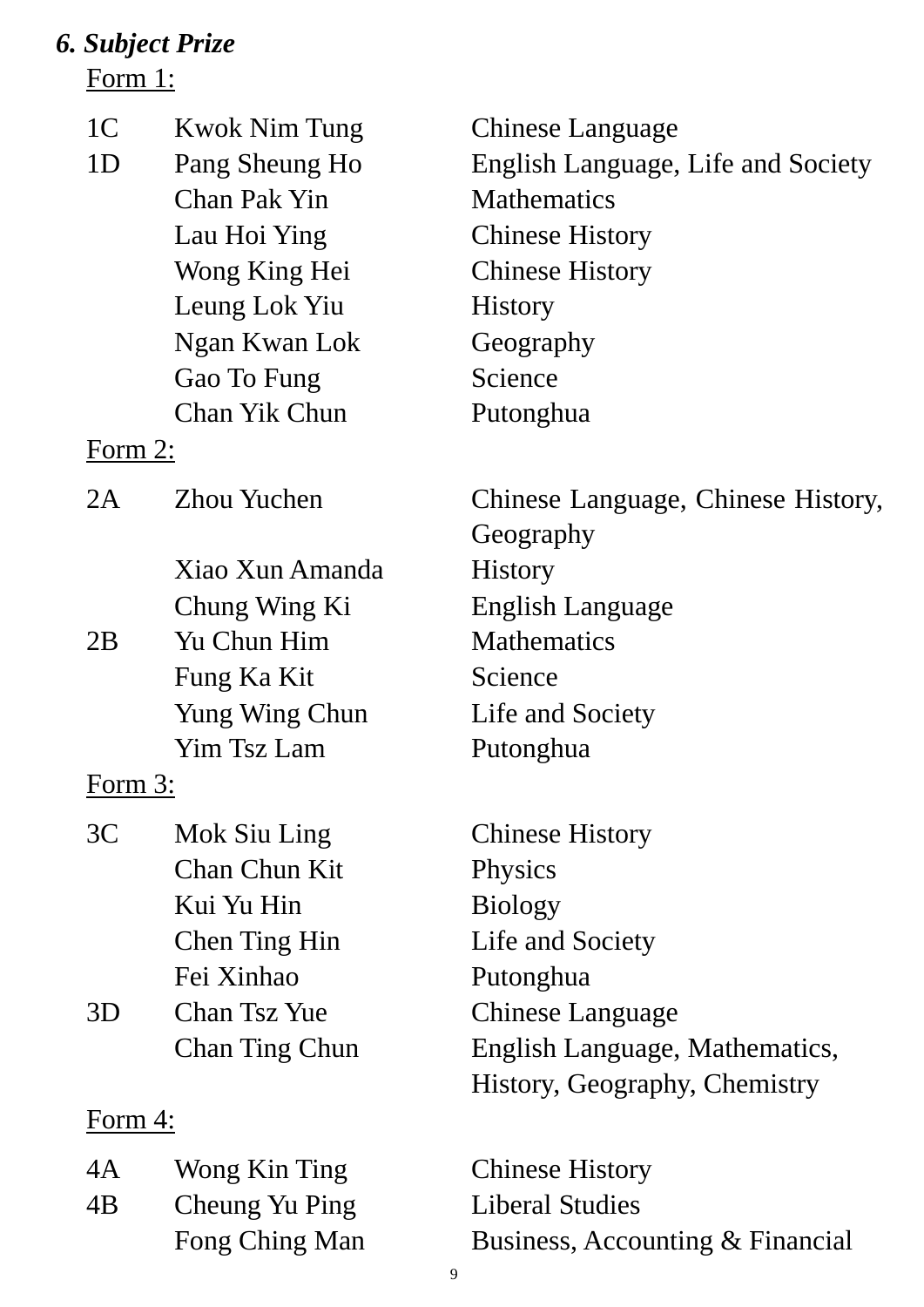|                |                               | <b>Studies</b>                     |
|----------------|-------------------------------|------------------------------------|
|                | Xu Shu Yan                    | <b>Visual Arts</b>                 |
| 4D             | Liu Wai Ming                  | Chinese Language                   |
|                | Chan Ka Kiu                   | English Language                   |
|                | Gao Yuk Hong                  | Mathematics, Physics,              |
|                |                               | <b>Mathematics Module 2</b>        |
|                | <b>Bun Tsz Wing Gabrielle</b> | Economics, Chemistry               |
|                | <b>Yeung Man Sze</b>          | <b>Biology</b>                     |
|                | Lui Chung Hei                 | Geography                          |
|                | Yeung Kam Fan                 | <b>Chinese Literature</b>          |
|                | Lee Ngai Shan                 | <b>History</b>                     |
| 4E             | Leung Chi Kit                 | Information & Communication        |
|                |                               | Technology                         |
| <u>Form 5:</u> |                               |                                    |
| 5A             | Lam Wai Yee                   | Chinese Language, Liberal Studies, |
|                |                               | <b>Chinese Literature, History</b> |
|                | Chan Shuk Lai                 | <b>Chinese History</b>             |
| 5B             | Chan Yat Ning                 | <b>Visual Arts</b>                 |
| 5D             | <b>Tam Pok Man</b>            | English Language                   |
|                | Chan Hiu Yee                  | Economics, Geography               |
|                | Li Long Yin                   | Physics, Biology                   |
|                | Cheung Kei Tung               | Chemistry                          |
|                | Wong Tsun To                  | <b>Mathematics Module 1</b>        |
| 5E             | Chung Chi Kit                 | Mathematics,                       |
|                |                               | <b>Mathematics Module 2</b>        |
|                | Pang Wing Shan                | Business, Accounting & Financial   |
|                |                               | <b>Studies</b>                     |
|                | So Hing Kiu                   | Information & Communication        |
|                |                               | Technology                         |
| <u>Form 6:</u> |                               |                                    |
| 6A             | Lo Mei Yin                    | Chinese Language, Chinese History, |
|                |                               | <b>Chinese Literature</b>          |
| 6B             | Tam Siu Tung                  | Geography                          |
|                |                               |                                    |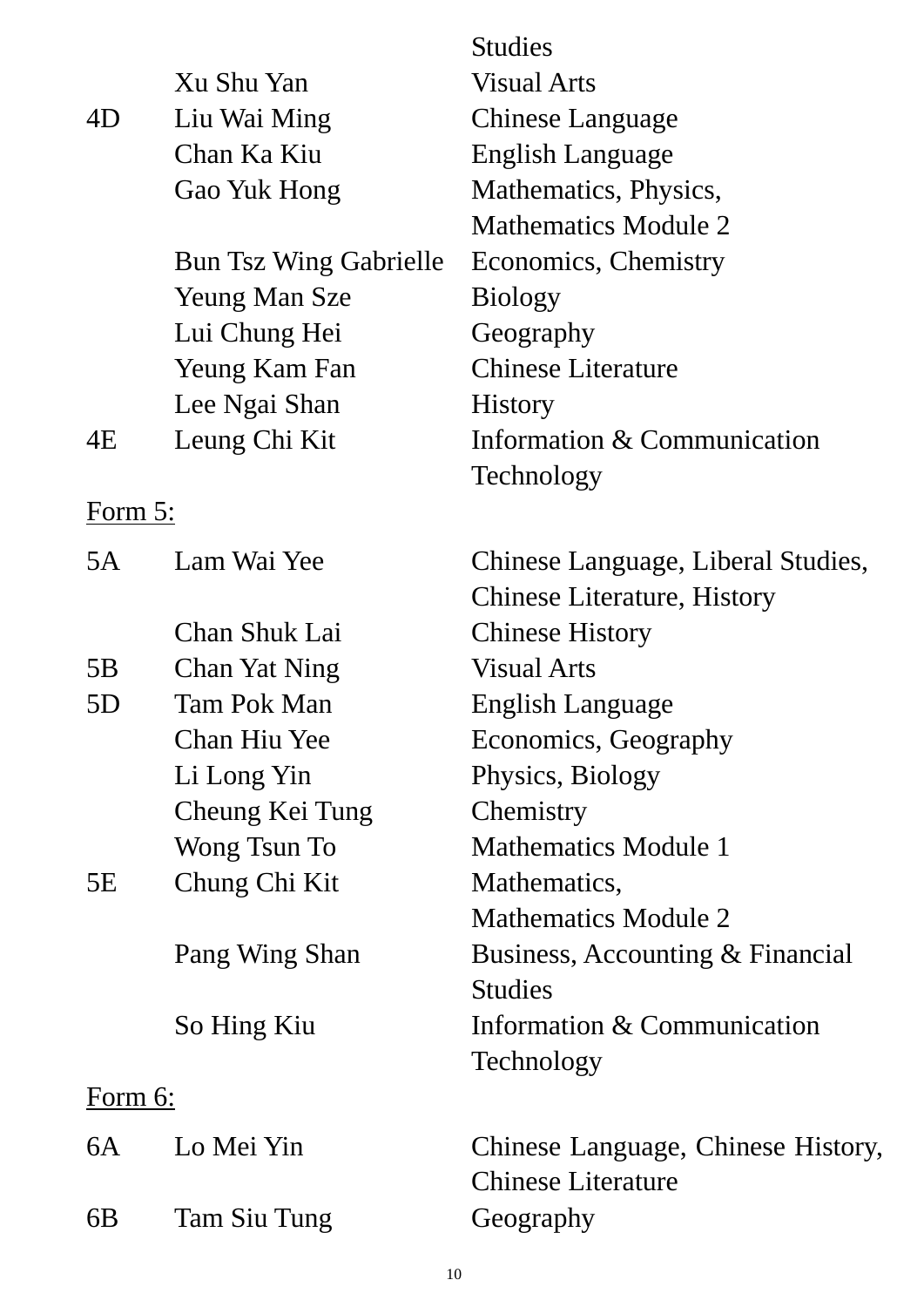|    | Cheung Shin Yue        | <b>Visual Arts</b>              |
|----|------------------------|---------------------------------|
| 6D | Yip Pui Kwan           | English Language                |
|    | Yau Yat Yin            | <b>Liberal Studies</b>          |
|    | Lam Yi Ki              | Economics                       |
|    |                        | Physics, Chemistry, Business,   |
|    | Ma King In Marco       | Accounting & Financial Studies, |
|    |                        | Mathematics Module 1            |
|    | <b>Tsang Shun King</b> | <b>Biology</b>                  |
|    |                        | Information & Communication     |
|    | Au Chung Kwong         | Technology                      |
|    | Poon Yee Man           | <b>History</b>                  |
|    | Ho Cheuk Hin           | Mathematics Module 2            |
| 6E | Yan Chi Hong           | <b>Mathematics</b>              |

# *7. On the Principal's Second List*

| $1C$ : | <b>Kwok Nim Tung</b> |                      |                 |
|--------|----------------------|----------------------|-----------------|
| $1D$ : | Cai Chui Wan         | Lau Hoi Ying         | Leung Lok Yiu   |
|        | Pan Wing Yee         | Ngan Kwan Lok        |                 |
| $2A$ : | Kung Ka Yi           | Xiao Xun Amanda      | Ho Kam Lung     |
|        | Zhou Yuchen          |                      |                 |
| 2B:    | Chung Cheuk Yin      | Fu Tik Wai           | Kong Cheuk Ying |
|        | Fung Ka Kit          | Sing Pak Wing        | To Chi Keung    |
| 3C:    | Lam Ying Ying        | Chen Ting Hin        | Cheng King Wang |
|        | Fung Wing Ching      | Hui Man Him          | Ng Laam Ching   |
| $3D$ : | Li Tsz Kit           | Wong Lok Hang        |                 |
| 4B:    | Lai Hoi Yiu          | Wu Wang Him          |                 |
| 4D:    | Cheuk Wing Yiu       | Chin Hoi Lam         | Lee Ngai Shan   |
|        | <b>Yeung Man Sze</b> | Liu Wai Ming         |                 |
| 5A:    | Lam Wai Yee          |                      |                 |
| 5B:    | Lau Cheuk Ki         |                      |                 |
| 5D:    | Chan Hiu Yee         | <b>Chan Ming Sze</b> | Cheung Hoi Yuen |
|        |                      |                      |                 |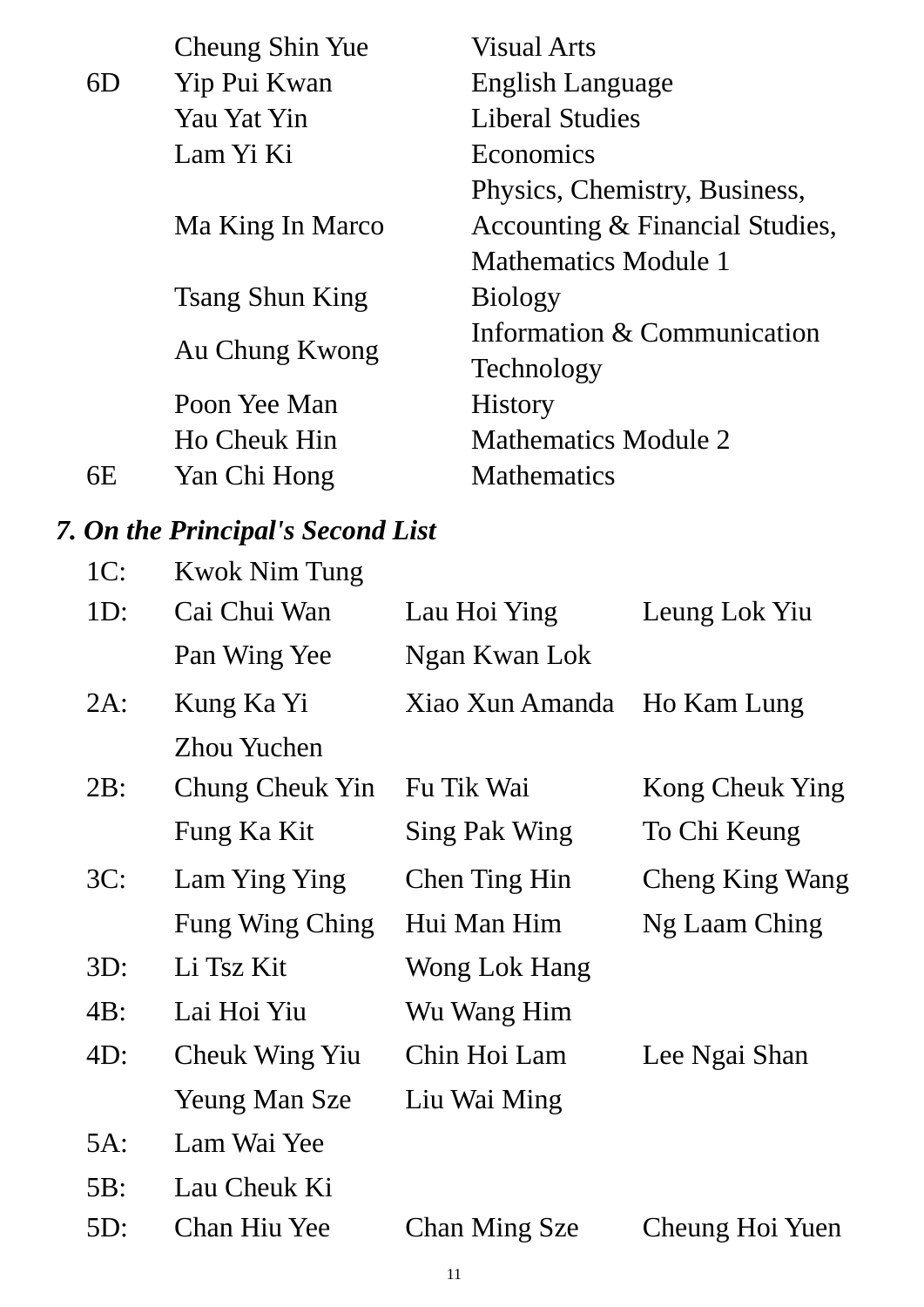|        | Leung Ho Yi                      | Leung Nga Suet        | Ng Cheuk In   |
|--------|----------------------------------|-----------------------|---------------|
|        | Tong Yuen King<br>Belva          | Chan Hok Pui          | Ng Chi Kit    |
| 5E:    | Ngai Chi Lok                     |                       |               |
| 6A:    | Lo Mei Yin                       |                       |               |
| $6B$ : | Cheng Cho Iu                     |                       |               |
| $6C$ : | <b>Chan Cheuk Chi</b>            |                       |               |
| $6D$ : | Poon Yee Man                     | Ho Cheuk Hin          | Leung Ka Long |
|        | <b>Tsang Shun King</b>           |                       |               |
|        | 8. On the Principal's First List |                       |               |
| 1D:    | Chan Pak Yin                     | Gao To Fung           | Li Chak Kwan  |
|        | Pang Sheung Ho                   |                       |               |
| $2A$ : | Chau Ka Wai                      | Sun Tsz Ching         | Chung Wing Ki |
| 2B:    | Ho Cheuk Yan                     | Tam Hei Man           | Wu Wing Yan   |
|        | Yeung Hoi Laam                   | Yim Tsz Lam           |               |
| 3C:    | Fei Xinhao                       | Kui Yu Hin            |               |
| 3D:    | Chan Tsz Yue                     | <b>Chan Ting Chun</b> | Lee Chun Yin  |
|        | Tze Hei Lok                      |                       |               |
| 5D:    | Cheung Kei Tung                  | Li Long Yin           | Tam Pok Man   |
| $6D$ : | Yip Pui Kwan                     | Ma King In Marco      |               |

# *9. Best Student Award* (*Mr Ho Tsz Ping Memorial Scholarship)*

|  | F.1: 1D Ngan Kwan Lok |
|--|-----------------------|
|  | F.2: 2A Chau Ka Wai   |
|  | F.3: 3D Li Tsz Kit    |
|  | F.4: 4D Yeung Man Sze |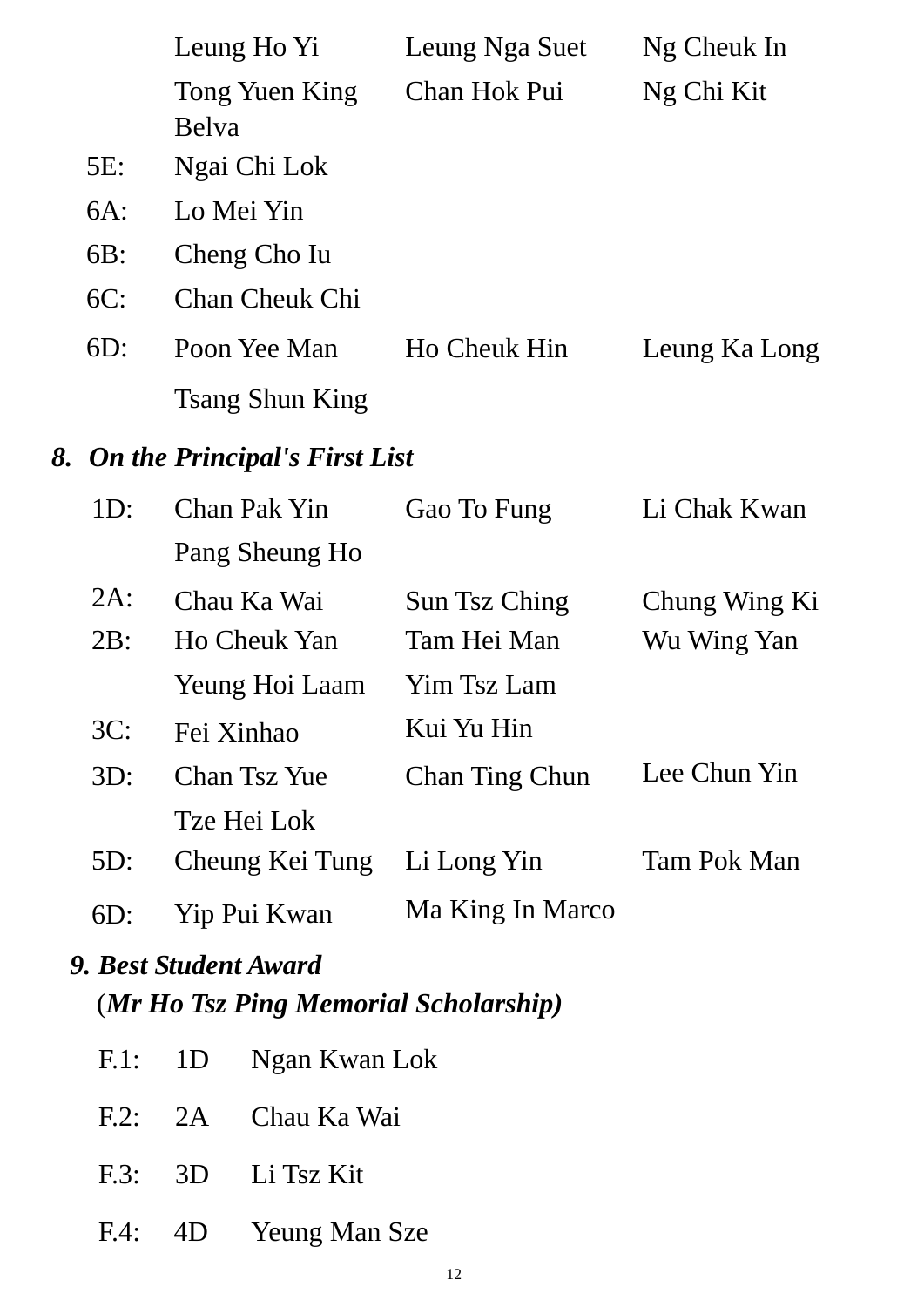- F.5: 5D Li Long Yin
- F.6: 6D Ma King In Marco

#### *10. Tsuen-Kwai-Tsing District Outstanding Students Selection 2018*

- 3C Zhang Jiafan
- 3C Chen Ting Hin
- 3D Chan Ting Chun
- 5A Lam Wai Yee
- 5D Leung Nga Suet
- *11.* 第十二屆香港文學節「致青春中文徴文比賽」 季軍**(**中學組**)**
	- 5A Zhang Tian
- *12. 2017* 中國中學生作文作文比賽*(*香港賽區*)*

## 旭日文學之星*(*初中組*)(*最高榮譽大獎*)*

- 3C Zhang Jiafan
- *13. Stock Trading Guru Competition*

*(Organized by the HK Association for Business Education and The Chin Family, supported by EDB)*

*1 st runner-up*

5B Lau Cheuk Ki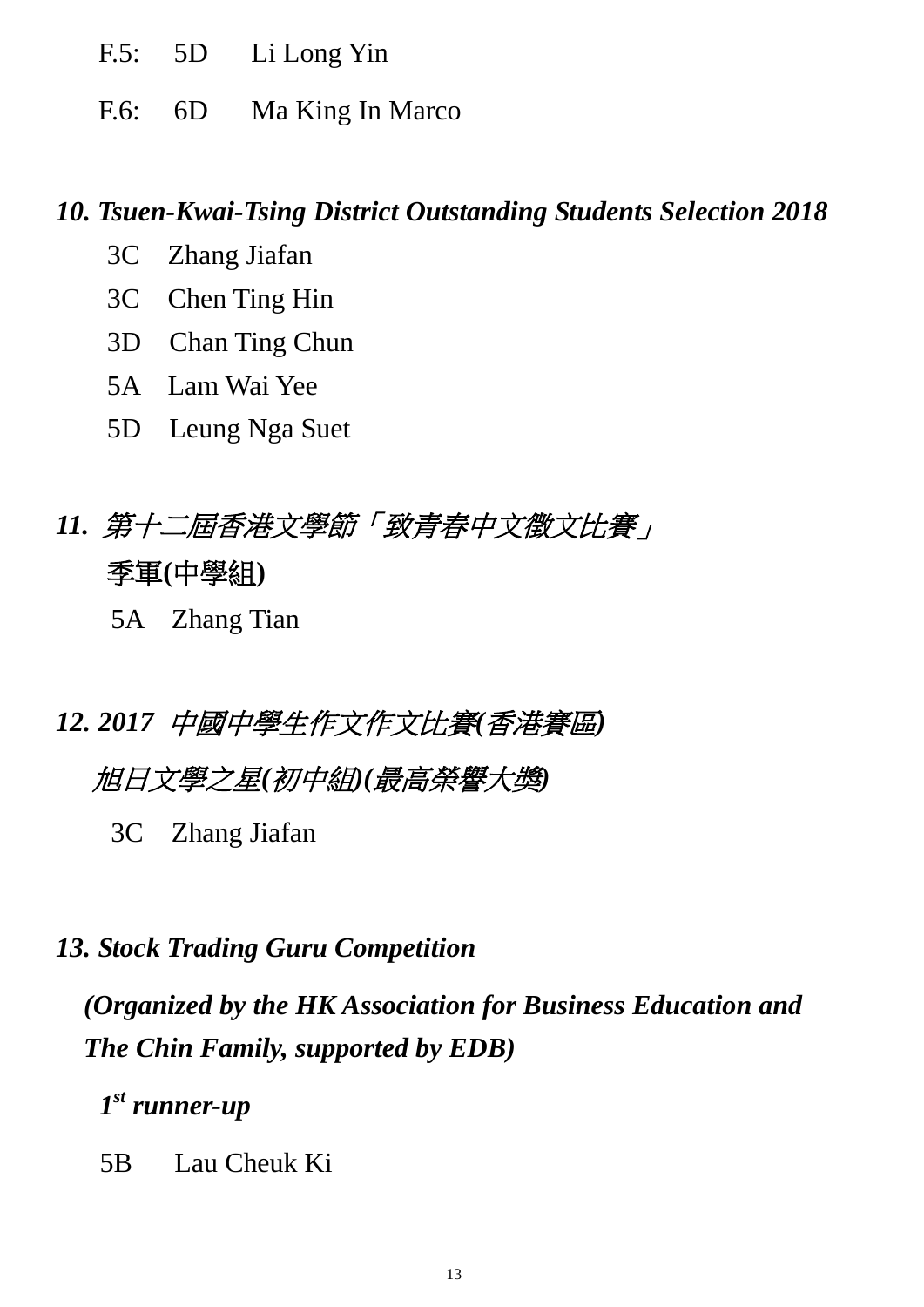# *14. The Outstanding Student Election of New Territories 2018 Outstanding Student of New Territories:*

- 5D Leung Nga Suet (Senior Forms)
- 3C Zhang Jiafan (Junior Forms)

# *15. 19th HKPTU Debating Competition (EMI Division)*

### *Champion (Form 5 Division)*

| 5A   | Lam Wai Yee  |
|------|--------------|
| 5D   | Chan Hiu Yee |
| 5D   | Li Long Yin  |
| 5D   | Tam Pok Man  |
| 5E   | Ngai Chi Lok |
| $ -$ |              |

# *1 st runner-up (Form 1 Division)*

- 1D Chan Pak Yin
- 1D Or Chung Hymn Daniel

## *2 nd runner-up (Form 2 Division)*

| 2A | Kung Ka Yi      |
|----|-----------------|
| 2B | Kong Cheuk Ying |
| 2B | Yim Tsz Lam     |
| 2B | Yip Yu Lam      |
| 2B | So Cheuk Hin    |
| 2D | Leung Ngo Shuen |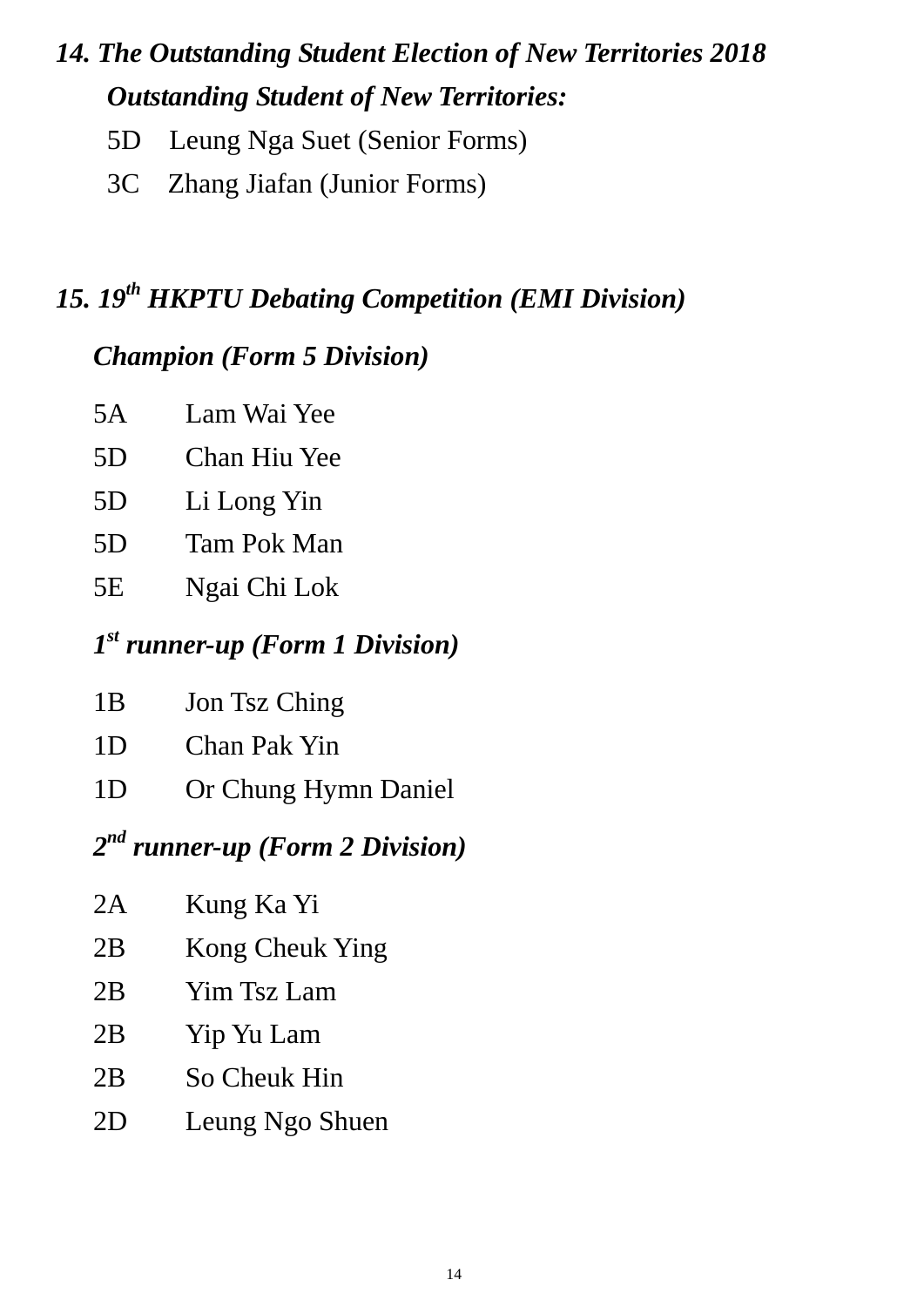*16. The 51st Joint School Science Exhibition:*

*(Proposal Competition 2018)*

## *1 st runner-up*

| 4D | Yeung Man Sze         |
|----|-----------------------|
| 4D | <b>Yeung Suet Man</b> |
| 5D | Ng Chi Kit            |
| 5D | Tsang Hei Tung        |

# *17. iGEM (International Genetically Engineered Machine Competition 2018)*

## *Bronze Medal:*

| 4B | Lau Wing Yan                  | 4D | Ho Man Hin           |
|----|-------------------------------|----|----------------------|
| 4D | <b>Bun Tsz Wing Gabrielle</b> | 4E | <b>Chan Tsey Wan</b> |
| 4D | Cheuk Wing Yiu                | 4E | Kong Cheuk Him       |
| 4D | Lam Tsz Yan                   | 4E | Lai Tsz Hong         |
| 4D | Lee Ngai Shan                 | 4E | Lau Chit Nam Justin  |
| 4D | <b>Yeung Man Sze</b>          | 4E | Lau Chun Ting        |
| 4D | <b>Yeung Suet Man</b>         | 4E | Tam Chi Yu           |
| 4D | Yuen Sum In                   | 4E | Wong Siu Yuen Brian  |
| 4D | Chan Tsz Ham                  |    |                      |

## *18. Mr Wong Sick Kay Memorial Scholarship*

5E: So Hing Kiu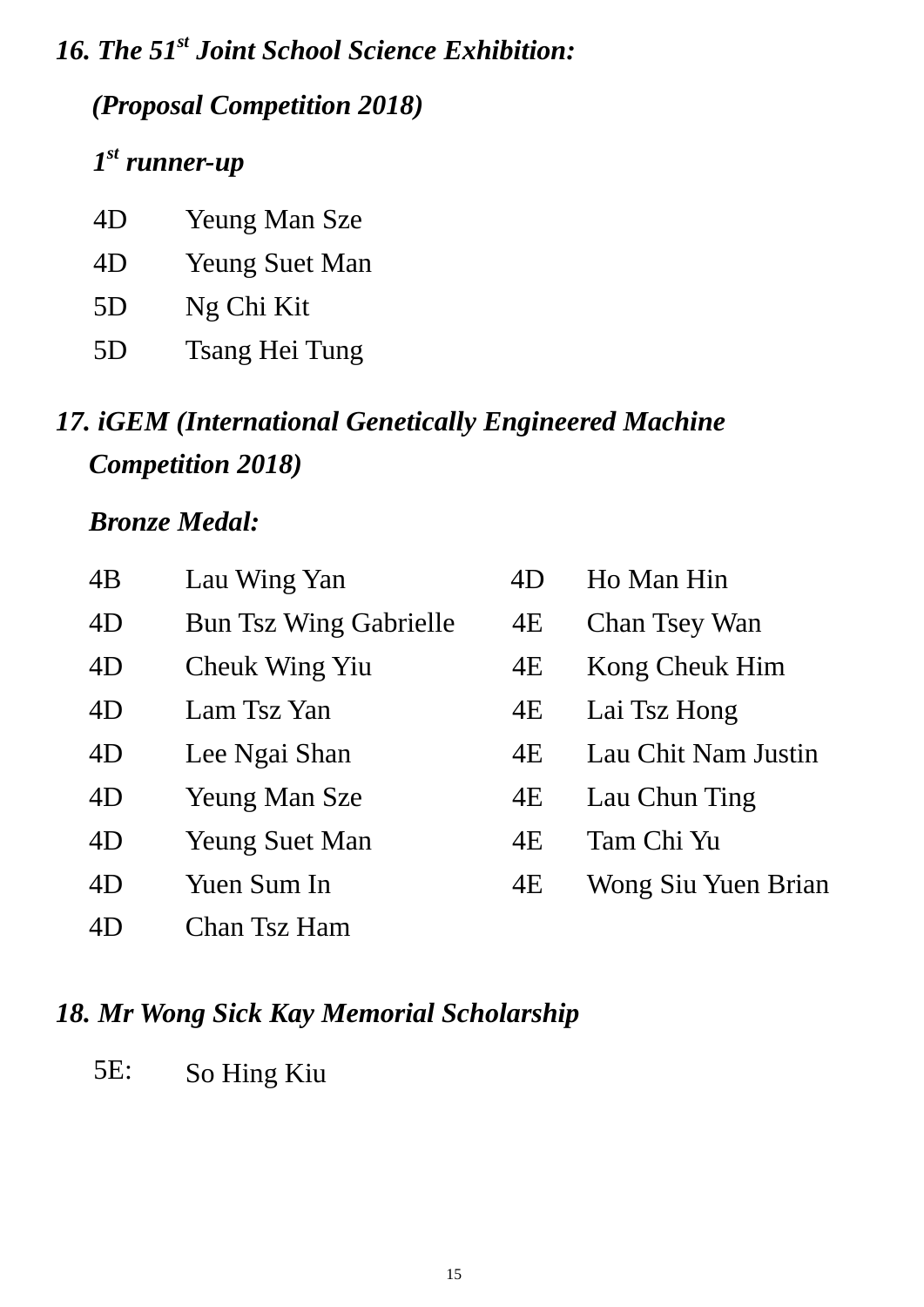#### *19. Student of the Year Award*

*(Tsuen Wan Rural Committee's Scholarship)*

#### *19.1 The Leader of the Year Award*

- 5B Lam Shing Yiu
- 5B Ho Suet Nam Sharon
- 5D Cheung Kei Tung
- *19.2 The Community Contributor of the Year*
	- 5D Leung Nga Suet
	- 5E Leung Hei Yi
- *19.3 The Athlete of the Year Award*
- 5B Lai Hong Ching
- *19.4 The Visual Artist of the Year Award*
	- 4B Xu Shu Yan
	- 5B Fung Sum Yi
	- 5B Chan Yat Ning
- *19.5 The Performing Artist of the Year Award*
	- 4E Wong Shan Sze
	- 5A Chan Shuk Lai
	- 5A Chan Hin Tung

#### *20. The Outstanding Academic Performance Award*

*(Tsuen Wan Rural Committee's Scholarship)*

#### **(F.1 to F.5 Students)**

- 2A: Sun Tsz Ching
- 2B: Yim Tsz Lam
- 3D: Chan Ting Chun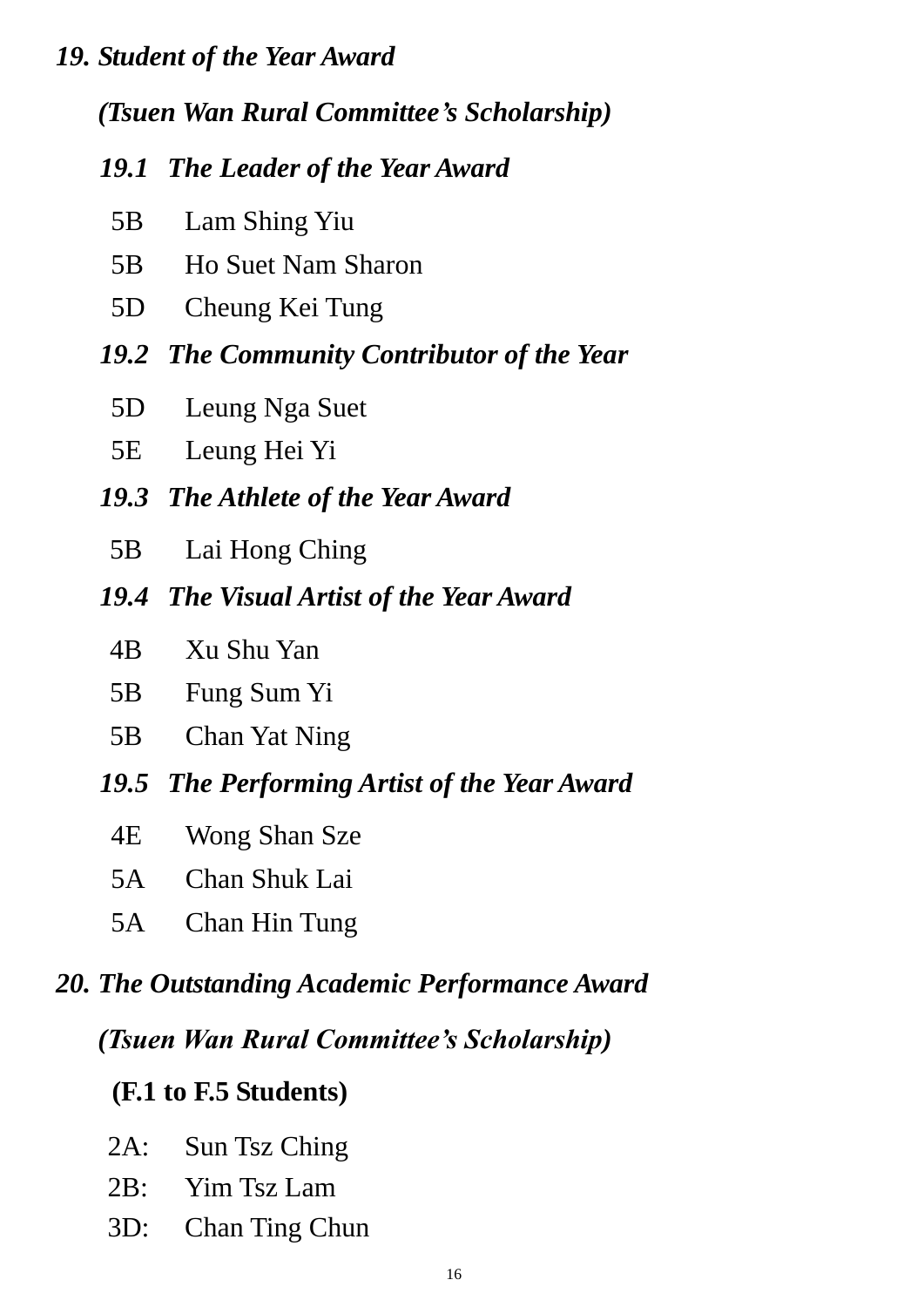- 4D: Lee Ngai Shan
- 4D: Yeung Man Sze
- 5A: Chan Shuk Lai
- 5A: Lam Wai Yee
- 5D: Leung Ho Yi
- 5D: Li Long Yin
- 5D: Ng Chi Kit

## **(F.6 Students)**

| 6A<br>Fung Ka Yan |  |
|-------------------|--|
|-------------------|--|

- 
- 
- 
- 
- 
- 
- 
- 6C Tsang Yu Ching

#### *21. Sir Edward Youde Memorial Prize*

- 6C Chan Cheuk Chi
- 6D Ma King In, Marco

#### *22. Principal's Scholarship*

- 6A Li Mia
- 6D Ho Cheuk Hin
- 6D Ma King In, Marco
- 6D Ma King In Marco
- 6A Li Mia 6D Poon Yee Man
- 6A Lo Lai Ying 6D Tsang Shun King
- 6A Lo Mei Yin 6D Yeung Yu Ho
- 6B Lui Shuk Yin 6D Yip Pui Kwan
- 6B Ma Sze Ting 6D Chiu Sum Tung Tracy
- 6B Tam Siu Tung 6D Ho Cheuk Hin
- 6C Chan Cheuk Chi 6E Yan Chi Hong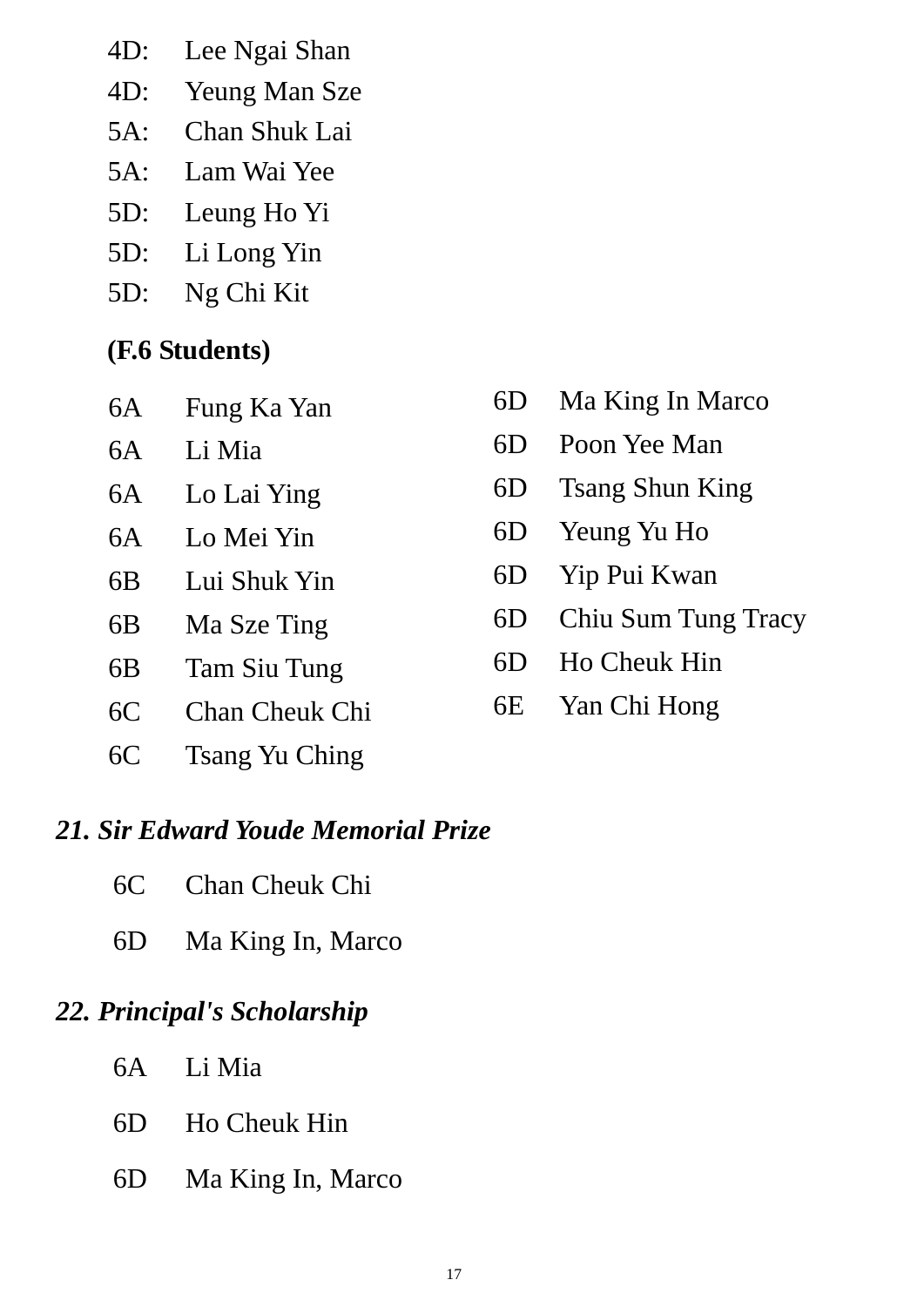## *23. Best HKDSE Examination Results Award*

| 6D | Yip Pui Kwan                | $-4$ Level 5 <sup>**</sup> , 2 Level 5 <sup>*</sup> , 1 Level 5<br>and 1 Level 4<br>[Eng Lang $(5^{**})$ , Bio $(5^{**})$ , Chem<br>$(5^{**})$ , Phy $(5^{**})$ , Chi Lang $(5^*)$ , Math<br>$(5^*)$ , Math M2 $(5)$ and LS $(4)$ ] |
|----|-----------------------------|-------------------------------------------------------------------------------------------------------------------------------------------------------------------------------------------------------------------------------------|
| 6D | <b>Tsang Shun King</b>      | $-3$ Level 5 <sup>**</sup> , 2 Level 5 <sup>*</sup> , 2 Level 5<br>and 1 Level 4<br>[ Eng Lang $(5^{**})$ , Math $(5^{**})$ , Bio<br>$(5^{**})$ , Chin Lang $(5^*)$ , Chem $(5^*)$ , LS<br>$(5)$ , Math M2 $(5)$ and Phy $(4)$ ]    |
| 6D | Ma King In,<br><b>Marco</b> | $-2$ Level 5 <sup>**</sup> , 4 Level 5 <sup>*</sup> , 1 Level 5 and<br>1 Level 4<br>[BAFS $(5^{**})$ , Phy $(5^{**})$ , Eng Lang<br>$(5^*)$ , Math $(5^*)$ , Chem $(5^*)$ , Math M1<br>$(5^*)$ , Chi Lang $(5)$ and LS $(4)$ ]      |
| 6A | Li Mia                      | $-3$ Level 5 <sup>**</sup> , 1 Level 5, 2 Level 4 and<br>1 Level 3<br>[Chin Lang $(5^{**})$ , Chi Hist $(5^{**})$ , Chi<br>Lit $(5^{**})$ , LS $(5)$ , Eng Lang $(4)$ , Hist $(4)$<br>and Math $(3)$ ]                              |
| 6D | Ho Cheuk Hin                | $-2$ Level 5 <sup>**</sup> , 2 Level 5 <sup>*</sup> , 3 Level 5 and<br>1 Level 4<br>[Math $(5^{**})$ , Math M2 $(5^{**})$ , Chem<br>$(5^*)$ , Phy $(5^*)$ , Chi Lang $(5)$ , Eng Lang<br>$(5)$ , Bio $(5)$ and LS $(4)$ ]           |

# *24. School Management Committee's Scholarship*

| 6D | Yip Pui Kwan | $-4$ Level 5 <sup>**</sup> , 2 Level 5 <sup>*</sup> , 1 Level 5 and |
|----|--------------|---------------------------------------------------------------------|
|    |              | 1 Level 4                                                           |
| 6D |              | Tsang Shun King $-3$ Level $5**$ , 2 Level $5*$ , 2 Level 5         |
|    |              | and 1 Level 4                                                       |
|    |              |                                                                     |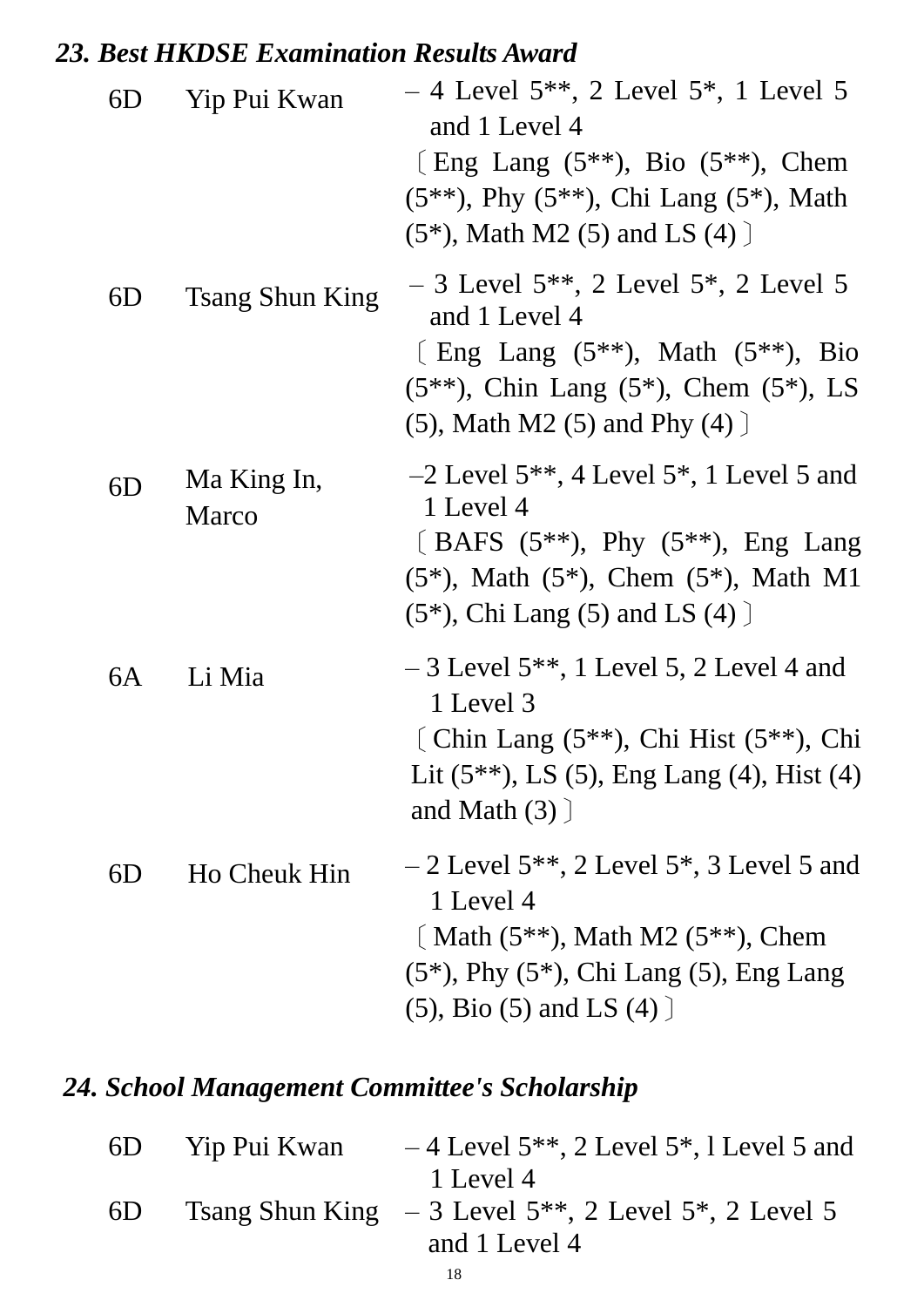## *IV. School Development*

## **A.***Use of Grants*

# **1. Capacity Enhancement Grant**

The aim of the grant is to relieve the workload of teachers and enhance the effectiveness of learning in students. It was used to support activities in both the formal and informal curriculum. For the formal curriculum, the grant was used to subsidize external activities such as concerts, visits, workshops and transport fees for the Life Education programmes. For the informal curriculum, it was used to subsidize a wide range of activities which helped to build up students' confidence, enhance leadership skills and stretch their academic potential. These activities included a F.1 learning trip to Macau, junior forms enrichment programmes, an English online learning programme, a leadership programme for both junior and senior forms students and the F.1 Bridging programme. All these activities created opportunities for students to learn outside the classroom.

## **2. Teacher Relief Grant**

The aim of this grant is to relieve the workload of teachers. It was used to increase the human resources of the school so as to benefit students with various needs. Last year, 6 teachers, 6 teaching assistants and 3 IT technicians were employed, which provided extra manpower for better human resources allocation. Also, the grant was used to hire external service providers. We hired coaches for the school sports teams and instructors for instrumental music classes and various programmes as well as teachers for enrichment and enhancement programmes.

## **3. Learning Support Grant for Secondary School**

The aim of the grant is to give teachers support and help students with special learning needs. It was used to employ a teaching assistant to students with special educational needs. The grant was also used to hire the services of a speech therapist and organize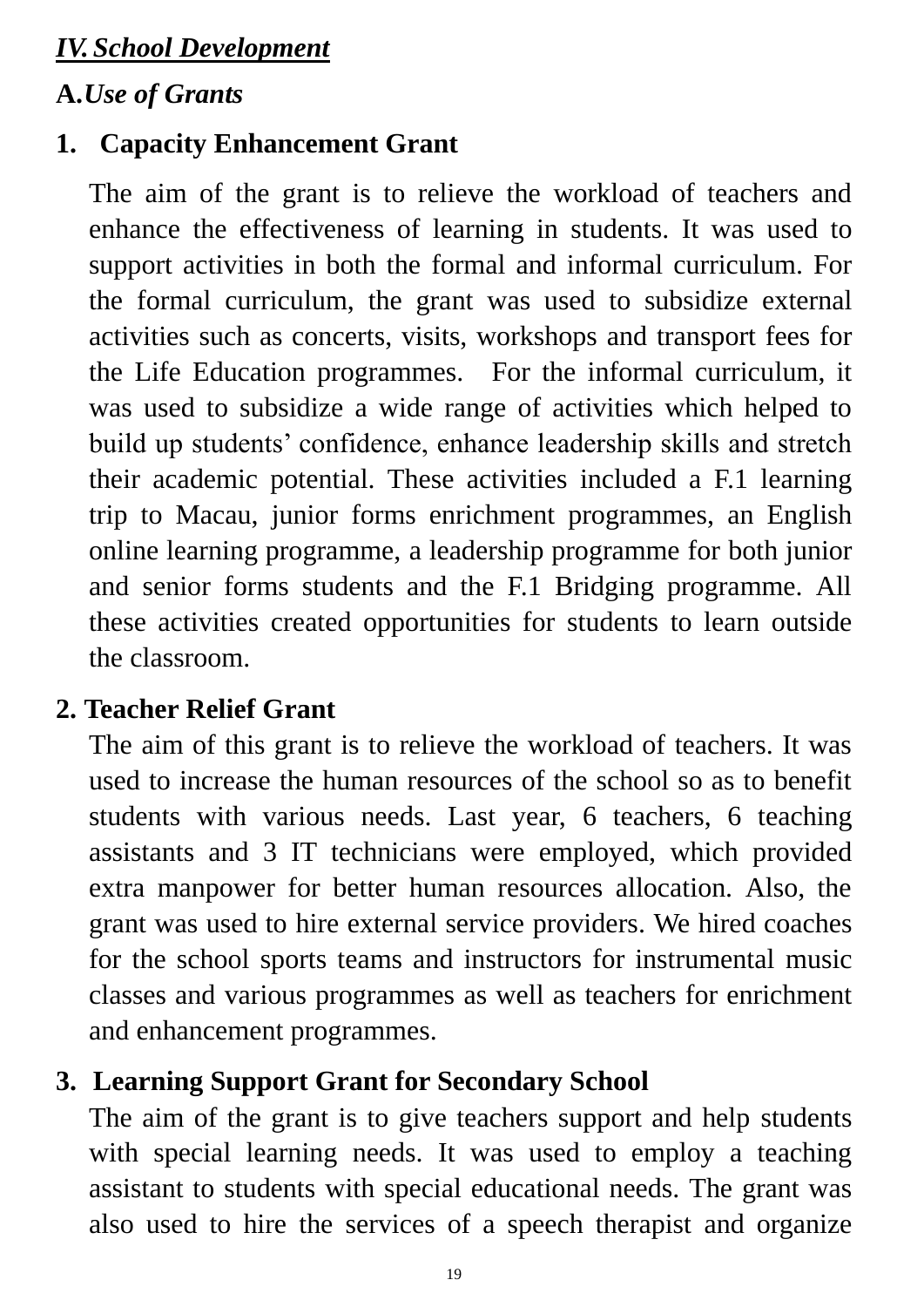activities for students with special learning needs.

**4. School-based After-school Learning and Support Programmes** The aim of this grant is to offer support to students who are in need. This year, the fund was used to subsidize students to join various programmes including the F.1 Bridging programme and F.1 study trip to Macau. It also funded students to attend musical instrument classes, English grammar enhancement courses for junior forms students, a study tour to Vietnam and several training activities to extend students' learning beyond the classroom.

## **5. Diversity Learning Grant**

The aim of this grant is to offer support to senior students who are exceptional academically so as to enrich their learning experiences. We provided Chinese, English, Mathematics, Geography and Science enrichment programmes to outstanding students to further develop their academic potential. Other than academic programmes, we also organized leadership programmes to help students learn more about their strengths and weaknesses and improve their communication skills. In addition, a student was subsidized to attend the gifted programme at a local university to further develop her potential.  $\overline{a}$ 

## *B. Evaluation on Major Concerns (2017-18)*

*Major Concern 1 : To encourage students to take a more* 

#### *proactive role in learning so that they will*

### *become lifelong learners*

- 1.1 To develop students' interest in reading
	- To help students form good reading habits, morning reading was held on Tuesday and Thursday mornings during curriculum time. Students were encouraged to read a wide range of texts including English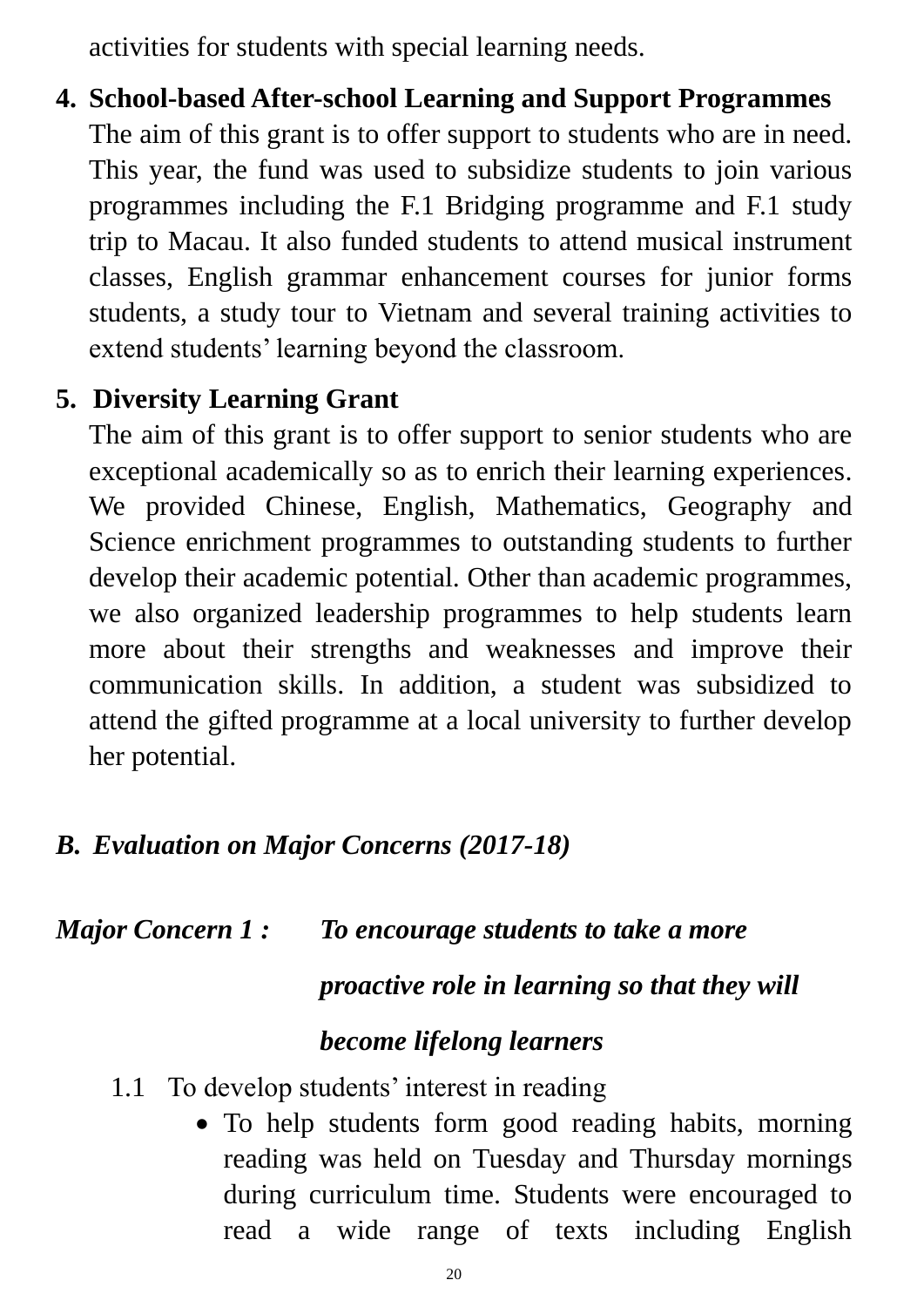newspapers, recommended classics and readers of students' own choice. It was hoped that students would develop their interest in reading and become lifelong readers.

- On top of that, a number of reading related activities were launched to raise students' awareness of the benefits of reading. The school invited both local and overseas writers to meet and share with the students. The writers include Mr Ko Ko Thett, a leading Burmese poet, Mr Chan Tsz Him, the recipient of The Hong Kong Arts Development Awards 2013 and Mr Chow Hon Fai, the winner of the 13th Taipei Literature Award. Also, book sharing was encouraged. Students shared the books they like and took the chance to read books contributed by their peers in the reading corner of their classroom.
- The promotion of reading was also reinforced in the formal curriculum. Subject teachers recommended good reading materials from newspapers, magazines and organized teaching activities related to these texts to enhance students' interest in reading.
- 1.2 To enhance students' learning
	- To help students become independent learners, the school engaged the service of the Chinese University of Hong Kong to run workshops for both teachers and students in September. All F.1 students attended a 3-session workshop after school to develop their awareness of the importance of note-taking and apply to the notes of different subjects. Likewise, the university arranged training for teachers on staff development day to ensure that note-taking would be reinforced in class. The post-activity feedback saw over 95% of teachers agreeing that the workshop was effective to help them grasp note-taking skills.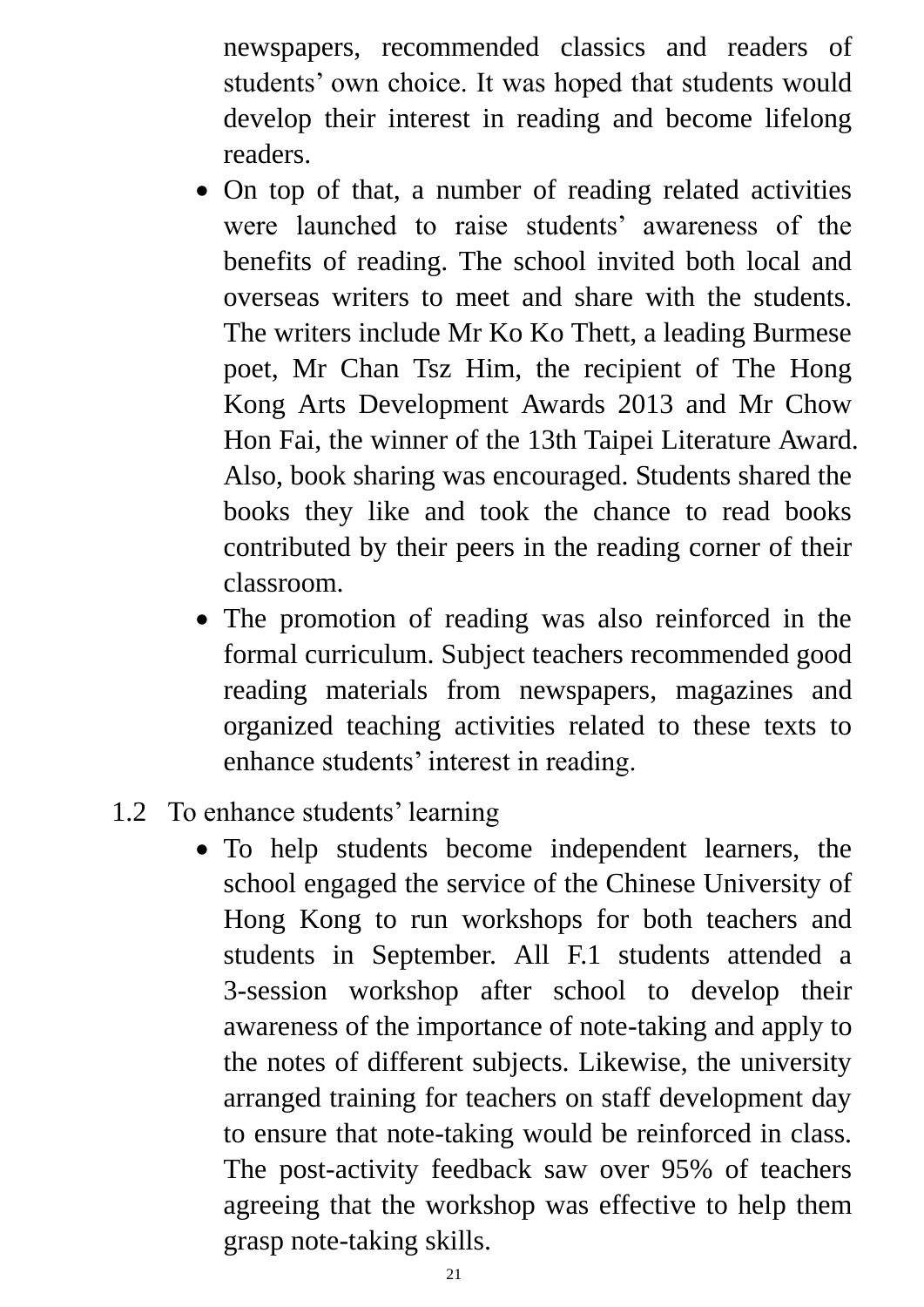- Note-taking practice was formally implemented in F.1 and F.2 classes. Most subject panels reported that the skills had been reinforced in learning activities in class and practice was provided by teachers. In general, most students could manage note-taking skills though weaker students might need some help from teachers to organize their notes in a logical way.
- 1.3 To enhance learning activities in the classroom
	- Mobile learning was one of the focuses of the major concerns. It was first introduced in the Biology and Physics curriculum. This year, the Mathematics and Liberal Studies department took further steps to incorporate e-learning in class. The Mathematics teachers and Liberal Studies teachers shared the characteristics and benefits of using the applications they used in the lessons with all teachers. Over 75% of teachers indicated in the survey that they were more confident in delivering e-learning in class after the sharing.

## *Major Concern 2 : To make better use of assessment data so as to*

#### *promote assessment for learning*

- 2.1 To make better use of assessment data so as to promote assessment for learning
	- Assessment data provide backwash effect to learning. The school organized discussion sessions for all departments on staff development days. Teachers analysed the current HKDSE examination results of the 2017 cohort of students to draw up plans for a more comprehensive cohesion of the skills required for the junior and senior curricula. About 95% of teachers said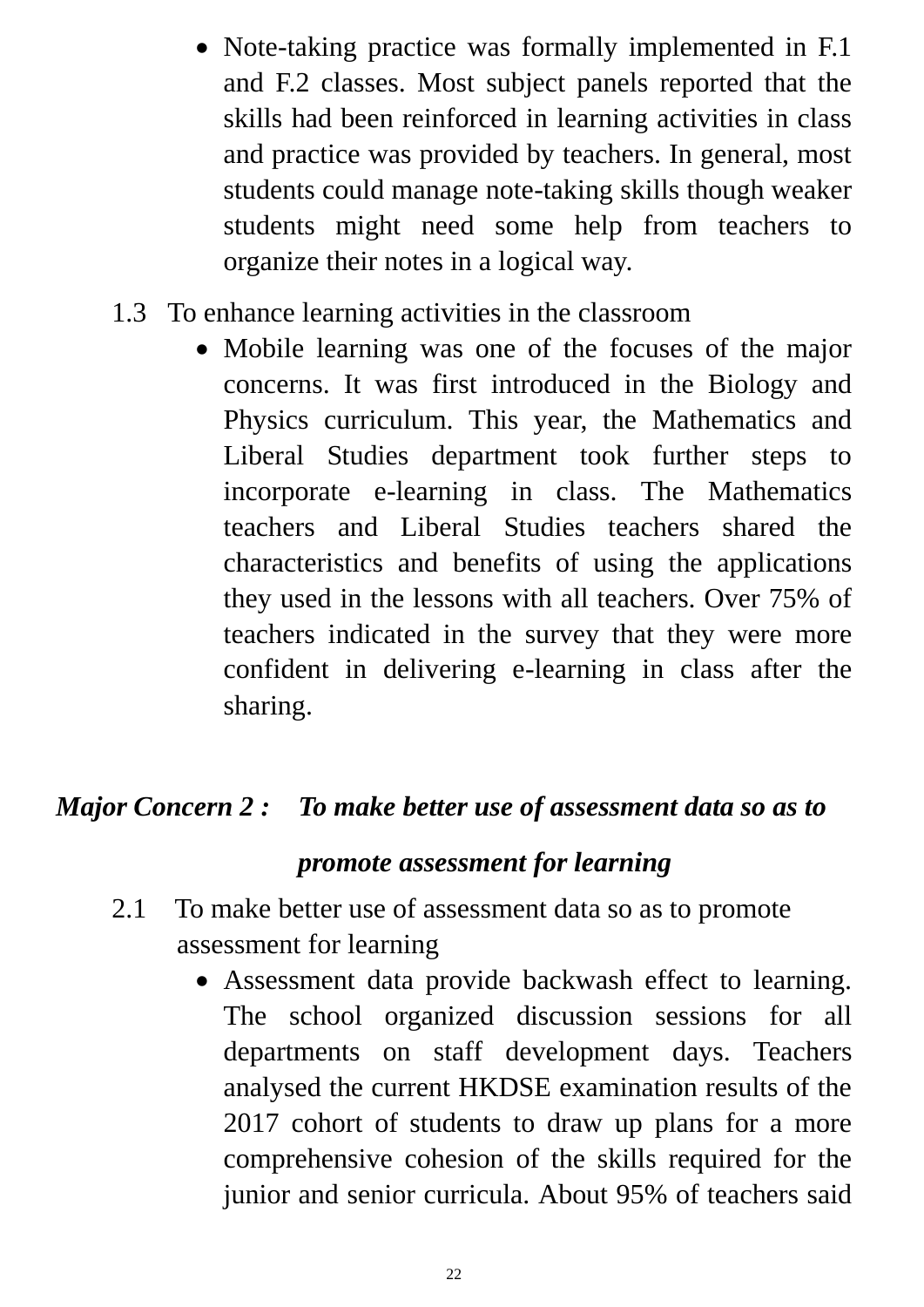that they managed to propose strategies to tackle students' weaknesses in the public exam.

- In addition, data on students' performances in answering different question types were carefully studied. The evaluation allowed teachers to improve their pedagogy in class.
- Departments reported that they had successfully adopted the proposed strategies targeted at improving students' learning weaknesses discussed in the previous year.

### *Major Concern 3 : To enhance students' competence on the*

### *attributes of discipline, self-actuation and*

#### *leadership*

- 3.1 To enhance students' competence on the attribute of discipline
	- Overall, students made improvement in the aspects of class discipline between lessons, punctuality and school uniform. With the implementation of a set of clearly defined rules concerning discipline between lessons, students' behaviours were reported to have improved especially during the beginning of the school year. Also, the provision of follow-up guidance for frequent late-comers was effective. The number of late-comers dropped significantly by 23.3% from 790 late-records in 2016-17 to 636 late-records in 2017-18. F.4D, which was the class with the least number of late-records, was awarded. Lastly, regarding proper school uniforms and appearance, only 14 counts of violation concerning the length and style of students' hair were recorded. Teachers made great effort in monitoring and reinforcing the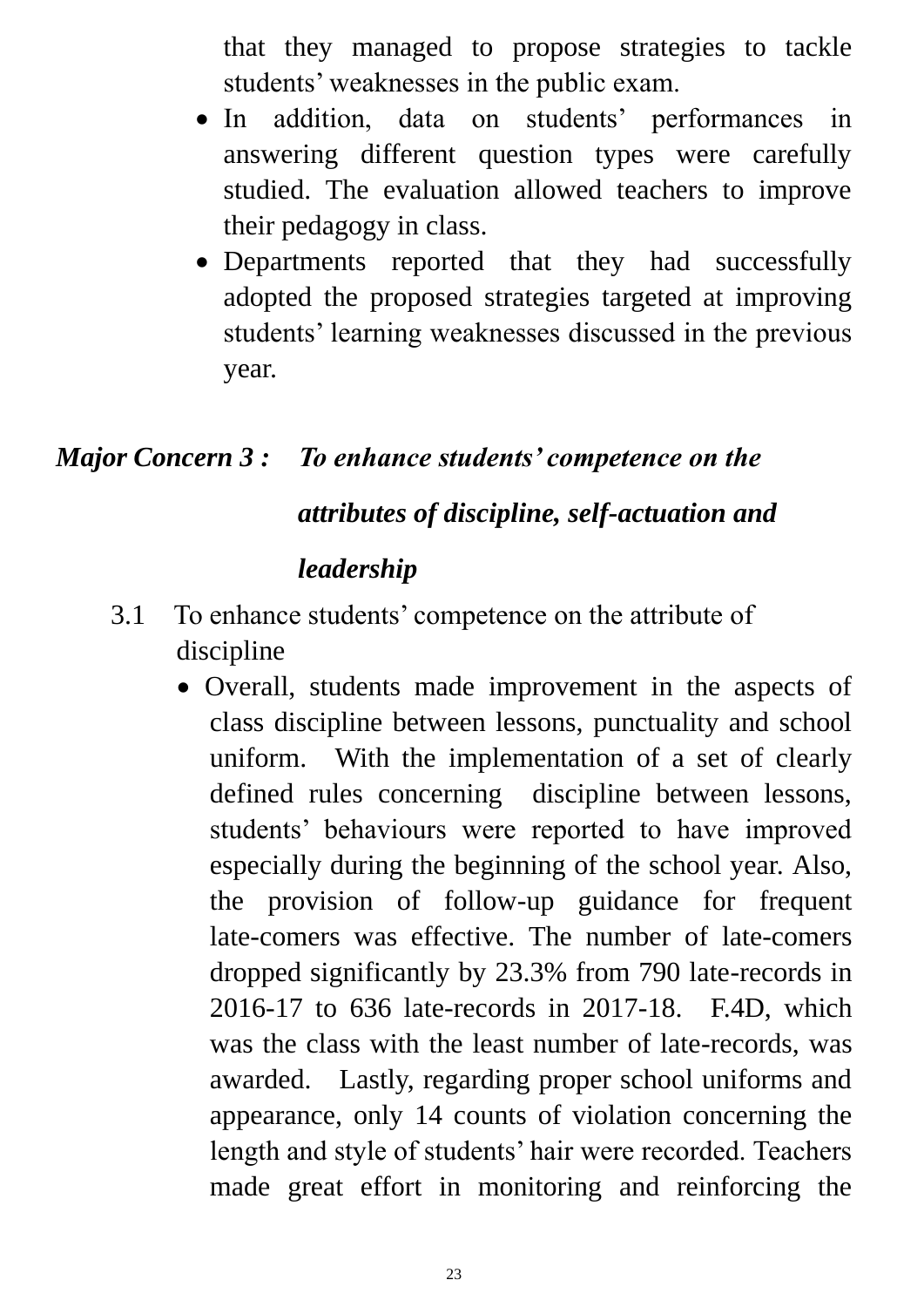school rules and the use of the statistics generated by the e-Discipline System was very useful.

- The importance of following rules was also reinforced through PE lessons and sports competitions. Students were trained to be the referees in all the sports competitions and they managed to make correct judgments and manage the competitions well.
- Role models were set up as good examples for the student population. Prefects were given more prominent roles to host the morning announcements as a good demonstration of leadership to other students. Also, student leaders were invited to share their experiences of study tours and training camps through various channels. Teachers and students agreed that students were inspired positively by the sharing.
- 3.2 To enhance students' competence on the attribute of self-actuation
	- The school ran different activities to cultivate positive attitude among students. Over 80% of students responded positively towards the activities of the Counselling Week activities, with the theme of adversity and mutual respect.
	- Class management was highlighted to strengthen students' sense of belonging. Class-based punctuality awards were also presented to classes with good performance.
	- The fitness room was frequently used in Physical Education lessons and after school. More than 10,000 visits were recorded in 2017-2018. Students were more aware of the need for a healthy life. Also, more than 30 fitness programmes were held for staff and students.
	- Students were more active participating in activities. The rate of non-active members who had enrolled in extra-curricular activities decreased and over 25% of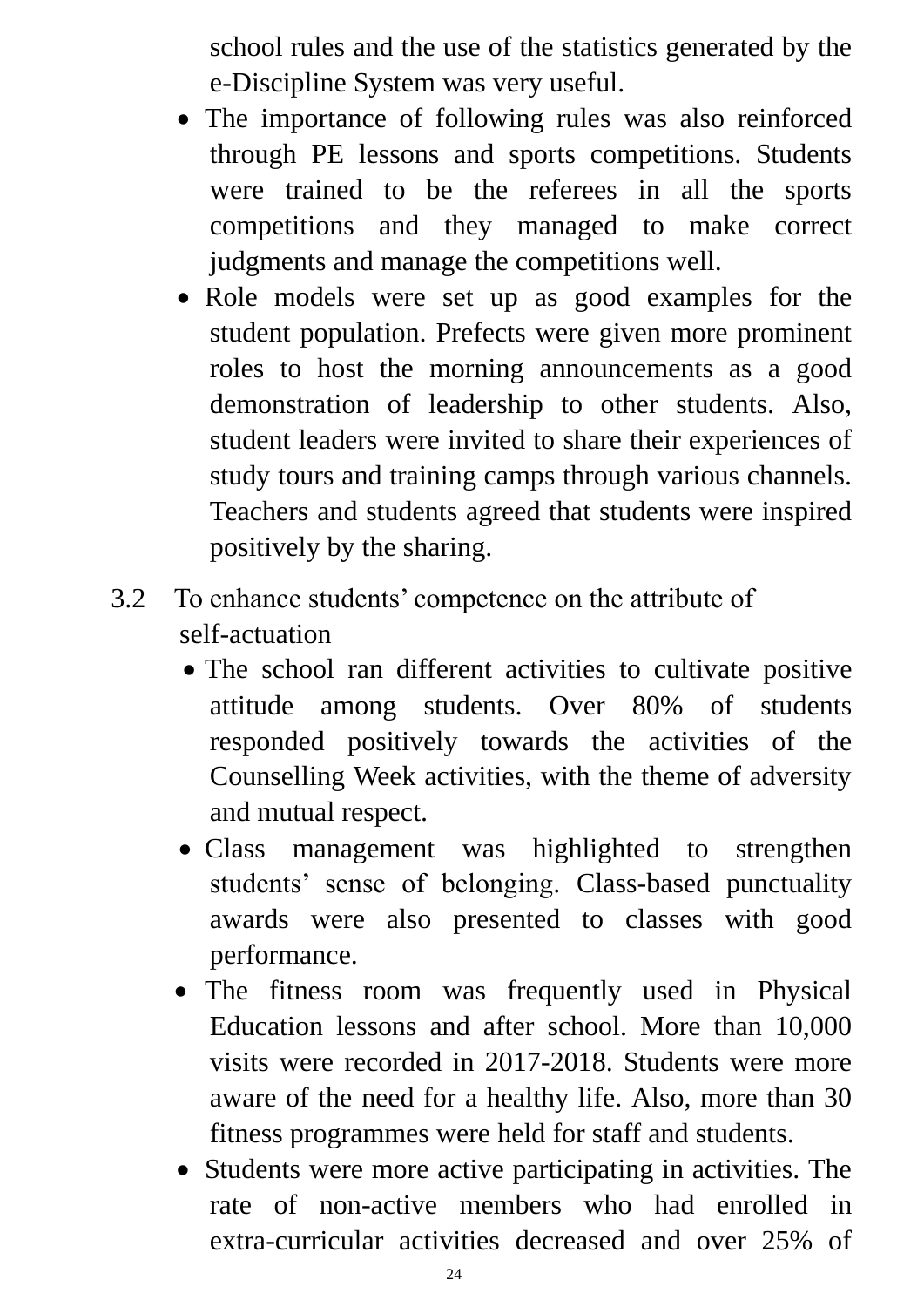students had represented the school to join inter-school competitions.

- 3.3 To enhance students' competence on the attribute of leadership
	- Student leadership was developed and enhanced through a leadership training programme which was introduced to F.4 and F.5 student leaders.
	- The members of the Big Brother and Big Sister scheme ran activities for F.1 students to adapt to secondary school life. Their effort was appreciated by teachers.
	- Our students took an active role in joining voluntary services. All F.4 students helped organize the F.4 Social Service Day. Students said that they enjoyed the students' performance and chatting with the elderly. Also, 75% of student participants of the Social Service Week replied that they would join similar activities later, which showed that students were ready to help others in the community.

## *Major Concerns 2018-2019*

- **(1) To encourage students to take a more proactive role in learning so that they will become lifelong learners** 勤奮力學,矢志終身學習。
- **(2) To make better use of assessment data so as to promote assessment for learning** 善用數據,提升教學效能。
- **(3) To enhance students' competence on the attributes of discipline, self-actuation and leadership** 自律守規,積極主動,提升領導才能。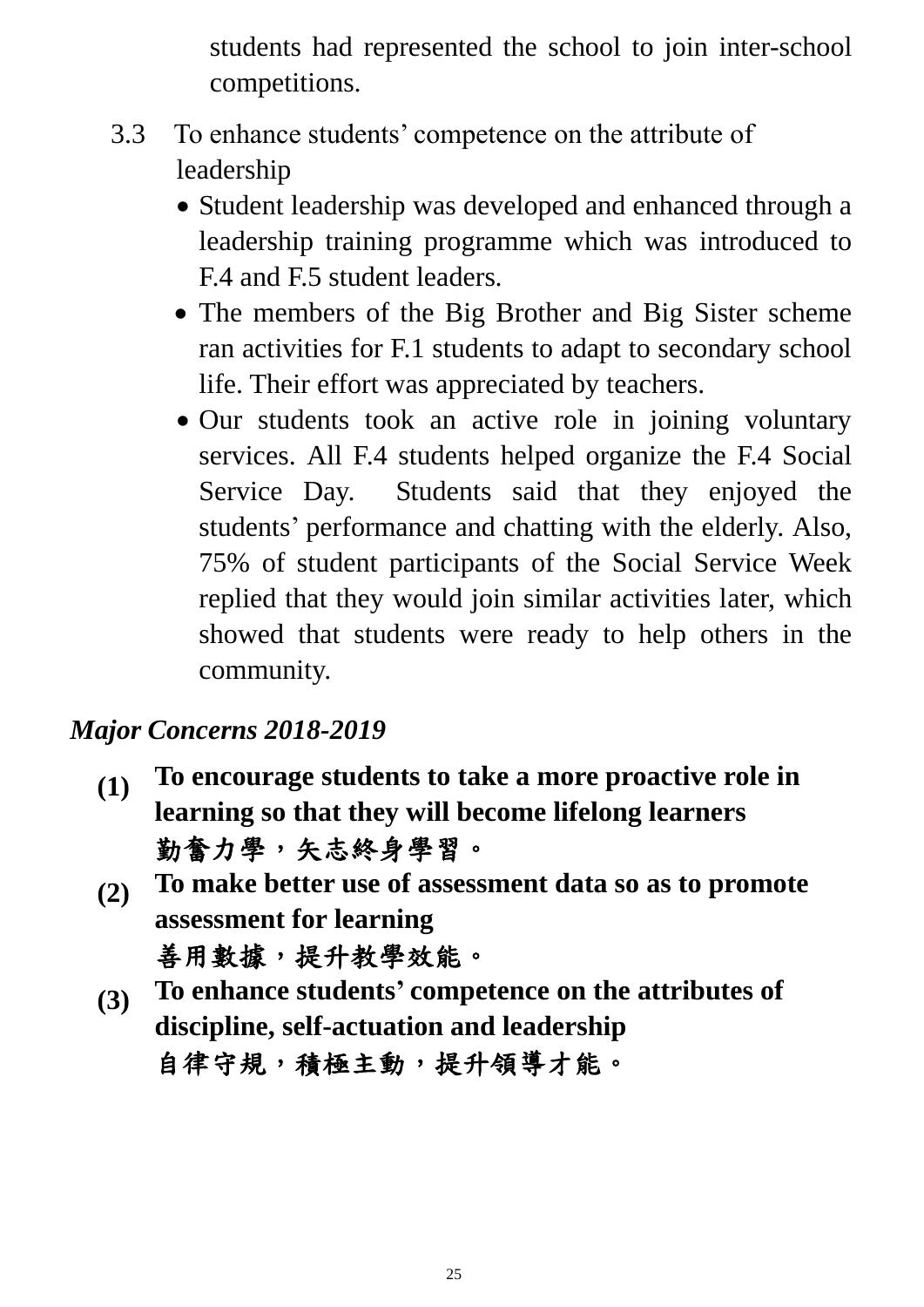#### Tsuen Wan Public Ho Chuen Yiu Memorial College Financial Statement for the Accounting Year ended 31 August 2018

|    |                                                                                                                                      |                                                                    |           | Income $(\$)$ | Expenditure $(\$)$ |
|----|--------------------------------------------------------------------------------------------------------------------------------------|--------------------------------------------------------------------|-----------|---------------|--------------------|
| Ι. |                                                                                                                                      | <b>Government Funds</b>                                            |           |               |                    |
|    | (a)                                                                                                                                  | EOEBG (Non-specific)                                               |           | 1,886,327.62  | 2,983,246.55       |
|    |                                                                                                                                      |                                                                    | Sub-total | 1,886,327.62  | 2,983,246.55       |
|    | (b)                                                                                                                                  | EOEBG (Specific)                                                   |           |               |                    |
|    |                                                                                                                                      | <b>Administrative Grant</b>                                        |           | 3,626,313.63  | 3,454,616.59       |
|    |                                                                                                                                      | <b>Composition IT Grant</b>                                        |           | 397,670.00    | 196,581.75         |
|    |                                                                                                                                      | <b>Capacity Enhancement Grant</b>                                  |           | 599,381.00    | 210,412.50         |
|    |                                                                                                                                      |                                                                    | Sub-total | 4,623,364.63  | 3,861,610.84       |
|    | (c)                                                                                                                                  | Grant outside EOEBG                                                |           |               |                    |
|    |                                                                                                                                      | Diversity Learning Grant - Other Programme                         |           | 84,000.00     | 128,654.60         |
|    |                                                                                                                                      | <b>Learning Support Grant</b>                                      |           | 237,762.00    | 259,368.20         |
|    |                                                                                                                                      | School-based After-school Learning & Support                       |           | 128,400.00    | 74,420.20          |
|    |                                                                                                                                      | Teacher Relief Grant (TRG)                                         |           | 4,071,427.50  | 3,517,580.30       |
|    |                                                                                                                                      | One-off Grant to Sec Sch for the Promotion of STEM                 |           |               | 36,446.00          |
|    |                                                                                                                                      | One-off Grant – Promotion of Chi History & Culture                 |           | 150,000.00    | 8,668.00           |
|    |                                                                                                                                      | <b>Information Technology Staffing Support Grant</b>               |           | 300,000.00    | 22,865.00          |
|    |                                                                                                                                      | Other Grant (PTA Grant, Salaries Grant, etc)                       |           | 43,950,597.38 | 44,655,187.42      |
|    |                                                                                                                                      | Grant Received in Advance                                          |           | 624,841.30    | 718,781.00         |
|    | (School-based After-school Learning & Support, Diversity<br>Learning Grant, Learning Support Grant, ITE4, IT Staffing Support Grant) |                                                                    |           |               |                    |
|    |                                                                                                                                      |                                                                    | Sub-total | 49,547,028.18 | 49,421,970.72      |
|    |                                                                                                                                      |                                                                    | Total     | 56,056,720.43 | 56,266,828.11      |
|    |                                                                                                                                      | Balance B/F from the previous year (Government Funds)              |           | 13,801,956.89 |                    |
|    | Surplus for the 2017-2018 school year (Government Funds)                                                                             |                                                                    |           | 13,591,849.21 |                    |
|    |                                                                                                                                      |                                                                    |           |               |                    |
| П. |                                                                                                                                      | School Funds                                                       |           | 227,208.00    | 165,252.40         |
|    | $\left( a\right)$                                                                                                                    | Collection of fees for specific purpose<br>Tong Fai / Subscription |           | 303,241.73    | 193,648.52         |
|    | (b)<br>(c)                                                                                                                           | Others (ECA, Student Union, Rental, etc)                           |           | 1,925,200.21  | 2,113,713.45       |
|    |                                                                                                                                      |                                                                    |           |               |                    |
|    |                                                                                                                                      |                                                                    | Total     | 2,455,649.94  | 2,472,614.37       |
|    | Balance B/F from the previous year (School Funds)                                                                                    |                                                                    |           | 5,234,229.69  |                    |
|    |                                                                                                                                      | Surplus for the 2017-2018 school year (School Funds)               |           | 5,217,265.26  |                    |
|    |                                                                                                                                      | Accumulated surplus as at the end of the 2017-2018 school year     |           | 18,809,114.47 |                    |
|    |                                                                                                                                      |                                                                    |           |               |                    |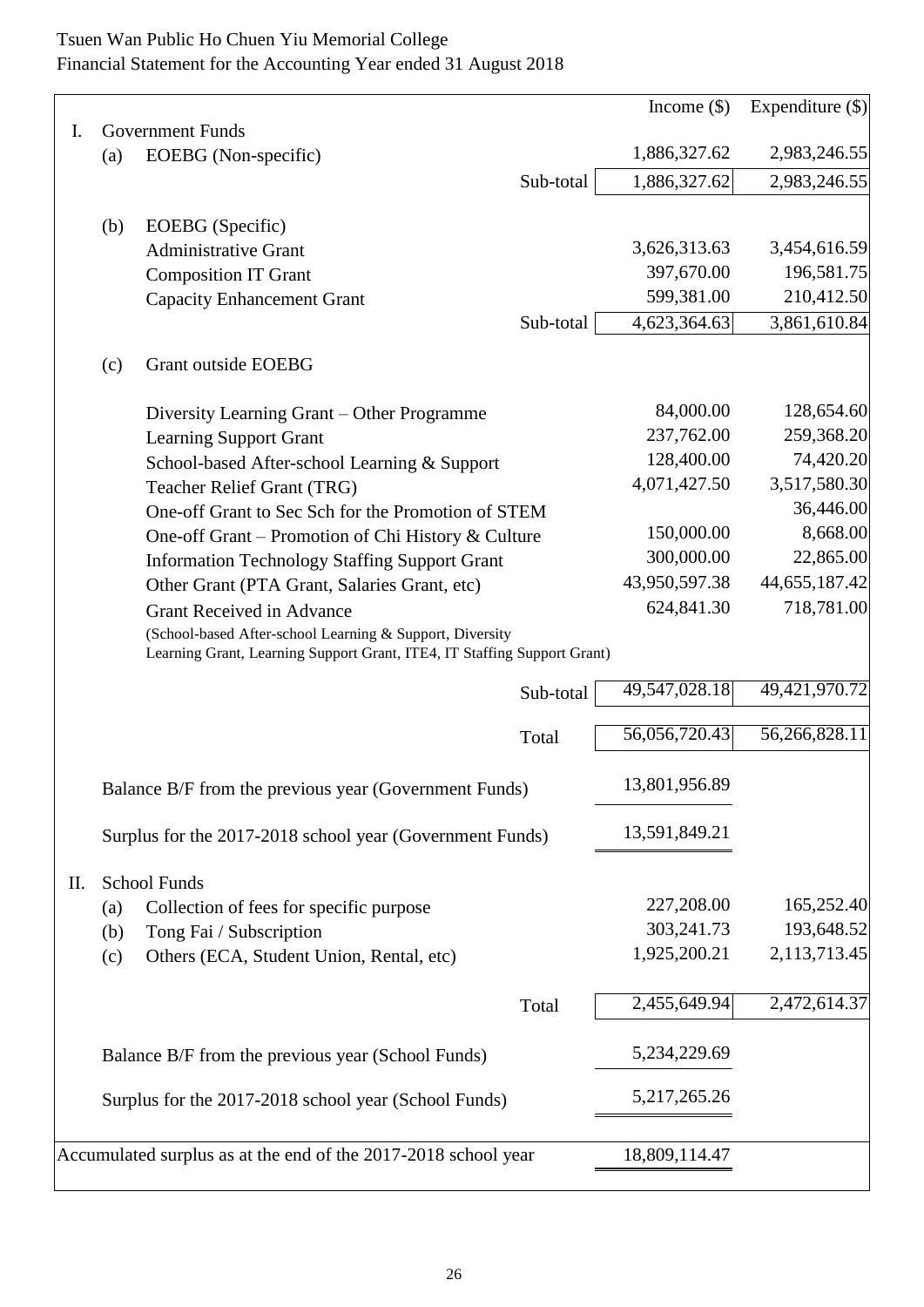### *Name List of F.6 Graduates*

### **F.6A**

Chen Yin Tung Esther Tin Shuk Fan Fung Ka Yan Wong Tung Yee Fung Sze Lok Yau Hiu Ching Fung Tsz Ching Yau Sin Yee Ho Wai Yan Chow Chun Shing Koo Ying Ying Chow Lok Yin Lau Ming Wai **Ho Pak Hei** Li Mia Liu Kin Chi Lo Lai Ying So Ting Kwan Lo Mei Yin Tai Chi Fai Pun Man Wan Pui Chun So Man Hin Wong Lok Hin Tan Peiyao Yu Ho Yin

### **F.6B**

Chan Chung Yin Ma Sze Ting Chan Sam Yue Tai Choi Wan Chan Sin Man Tam Siu Tung Chan Yuen Lam Yueh Ru Yi Cheng Cho Iu Chan Sing Yu Choi Fong Yu Ching Tsz Chung Chong King Yu Choi Chun Yin Choy Lok Ching Lai Cheuk Sing Ho Ka Wan Leung Chun Yan Lau Fu Ying Leung Ho Hang Law Hiu Hei Lo Ka Hei Liu Hoi Yan Nip Chi Him Lui Shuk Yin Poon Man Lai

Cheung Shin Yue Chan Sze Yuen Peter Cheung Yan Kiu Cheung Chin Chun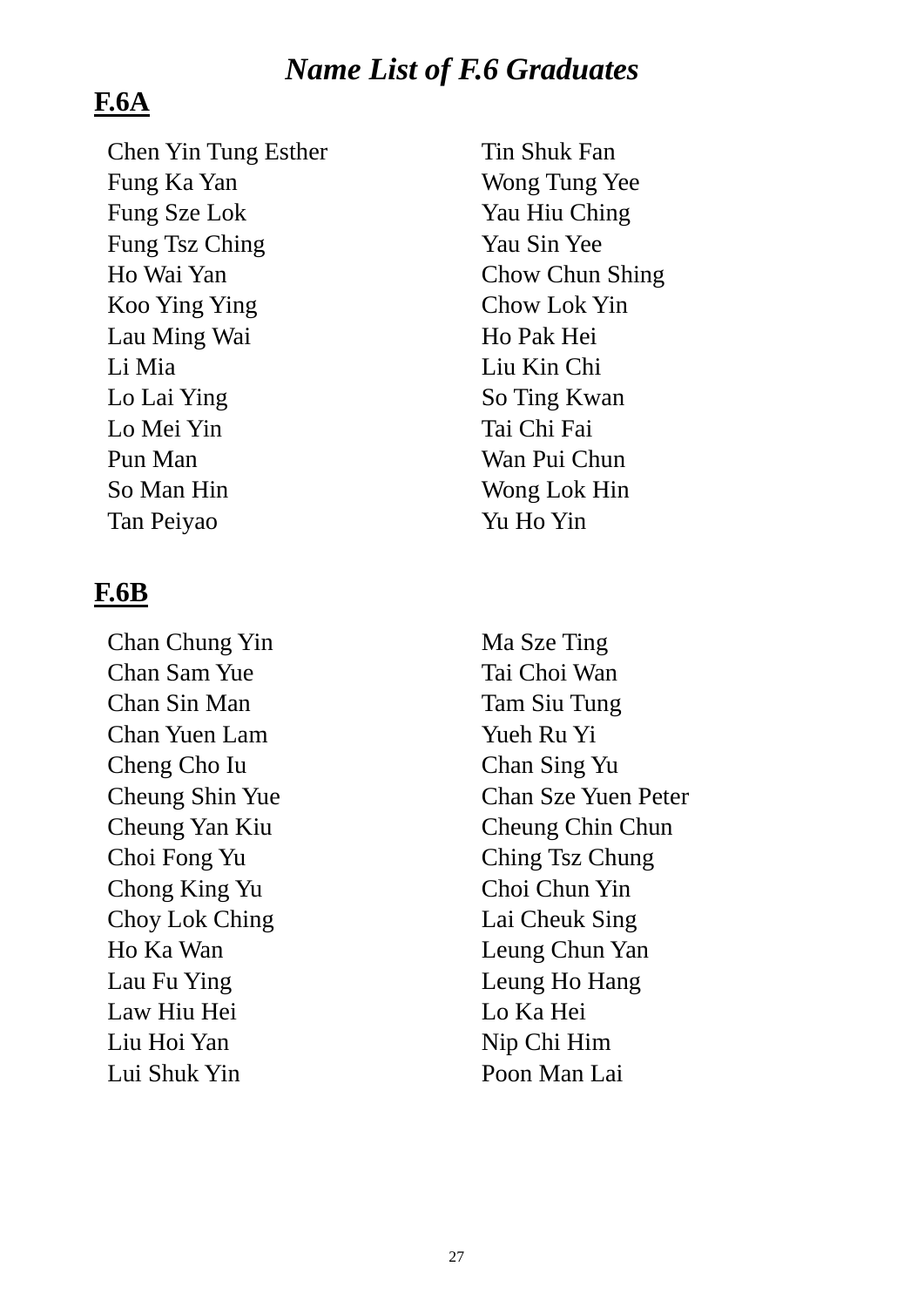## **F.6C**

Chan Cheuk Chi Shack Ka Man Chan Wing Suet Shek Hau Hop Chan Yi Kiu Tsang Lok Wun Chan Ying Ching Tsang Yu Ching Cheung Chui Wing Wing Wong Wing Lam Chu Miu Shan Cheung Pok Man Chung Chui Ying Kong Wai Him Kwok Shuk Mui Lai Cheuk Yin Lau Sze Ching Lau King Hin Li Sheuk Fun Li Yan Hoi Lin Li Wah Gina Lui Kam Ho Lo Lok Ting Wong Chi Wa Lui Lok Tung Tiffany Wong Sai Hing Mak Shui Yang

### **F.6D**

Chan Ching Ching Lily Fung Ho Pan Chan Hei Lam Ho Cheuk Hin Chiu Sum Tung Tracy Ho Kam Hung Khok Ying Lau Chun Yin Lam Yi Ki Leung Ka Long Lau Hoi Yan Lui Ho Kin Lie Shut Yan Maxim Ma King In Marco Poon Yee Man Tsang Shun King Suen Yin Lok Tsui Ho Ming Tong Cheuk Sum Tung Ho Fai Wong Yi Lam Yau Yau Yat Yin Yeung Pui Yi Yeung Yu Ho Yip Pui Kwan Yiu Fan Sun Au Chung Kwong Yung Chak Leong Cheng Pak Long

Cheung Pik Chun Wong Yu Ching Cosmos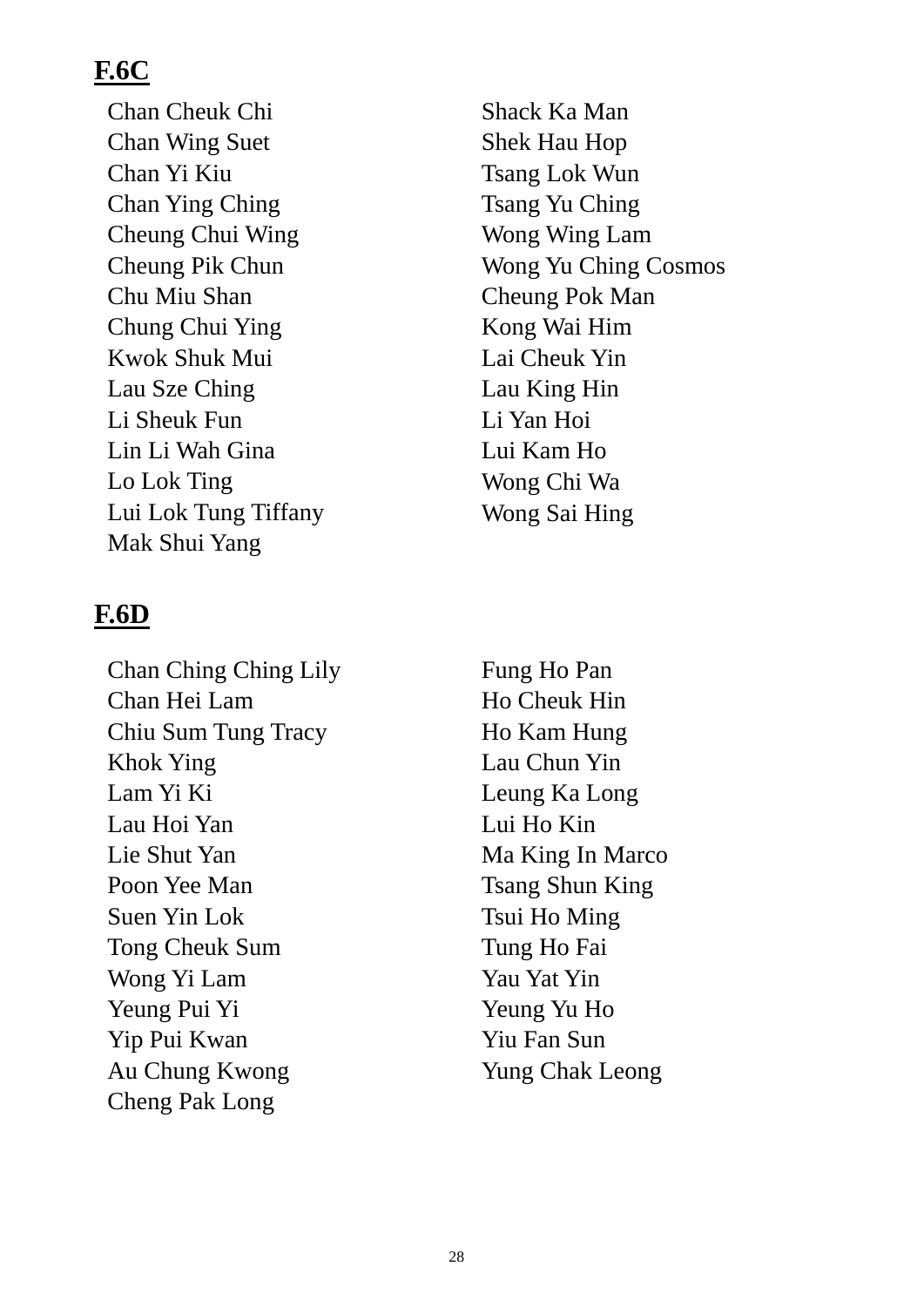## **F.6E**

Chan Cheuk Wai Lau Wang Kwan Chung Sze Kei Law Cheuk Sui Lo Yee Ting Lo King Shing Mak Chui Yi Machun Ho Man Hiu Yan Po Wai Lam Poon Hiu Ying Tsang Lok Kuen Yu Man Yi Tsang Yik Ki Chan Chun Yin Tse Chun Yin Chan Yee Hang Wong Ho Chung Cheung Cham Yip Wong Ka Ho Chuk Chi Wai Vincent Wong Tsz Fung Ho Hang Tung Yan Chi Hong Ho Lok Yin Yu Wing Hang Ip Ka Long Lau Chak Hei